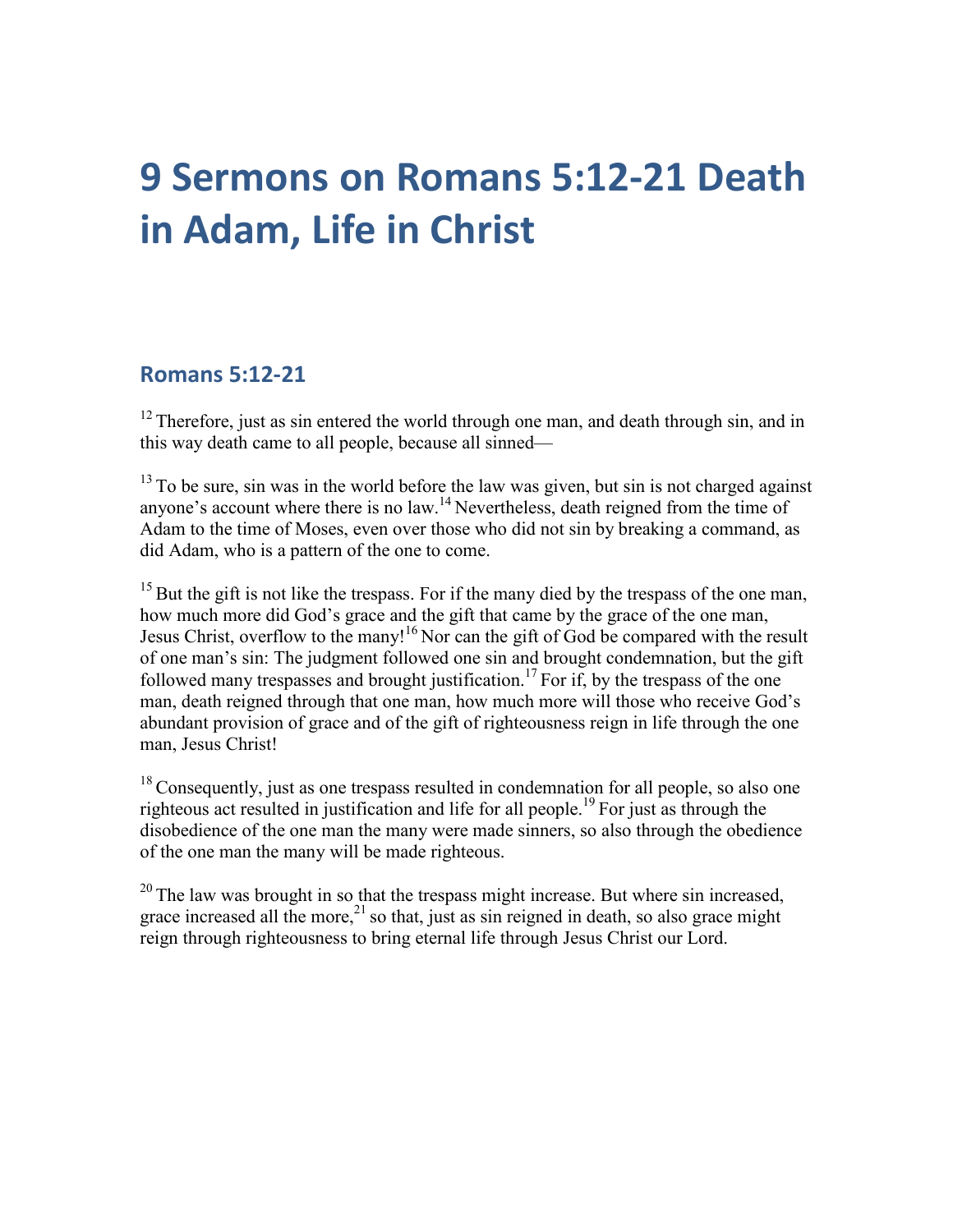### **Contents**

| Breaking Away from The Earth and laying Treasure in Heaven  18 |  |
|----------------------------------------------------------------|--|
|                                                                |  |
|                                                                |  |
|                                                                |  |
|                                                                |  |
|                                                                |  |
|                                                                |  |

## Sermon 1

Sin and Salvation - Each by One Person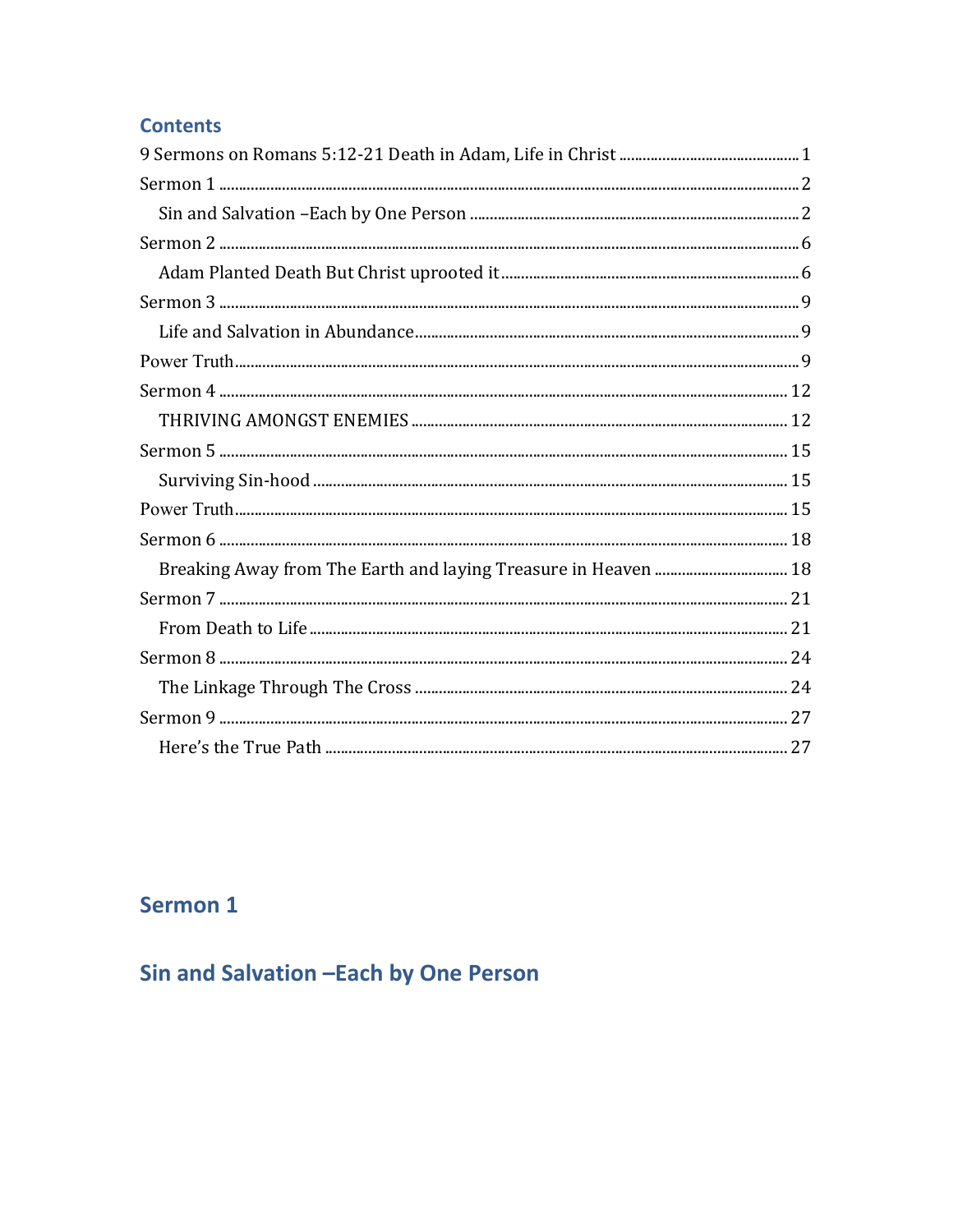

#### 1. Quote

Life is wasted if we do not grasp the glory of the cross, cherish it for the treasure that it is, and cleave to it as the highest price of every pleasure and the deepest comfort in every pain. What was once foolishness to us – a crucified God – must become our wisdom and our power and our only boast in this world.

### John Piper

**Power Truth**

Your word is a lamp to my feet and a light to my path.

Psalm 119:105

**Trouble in Text**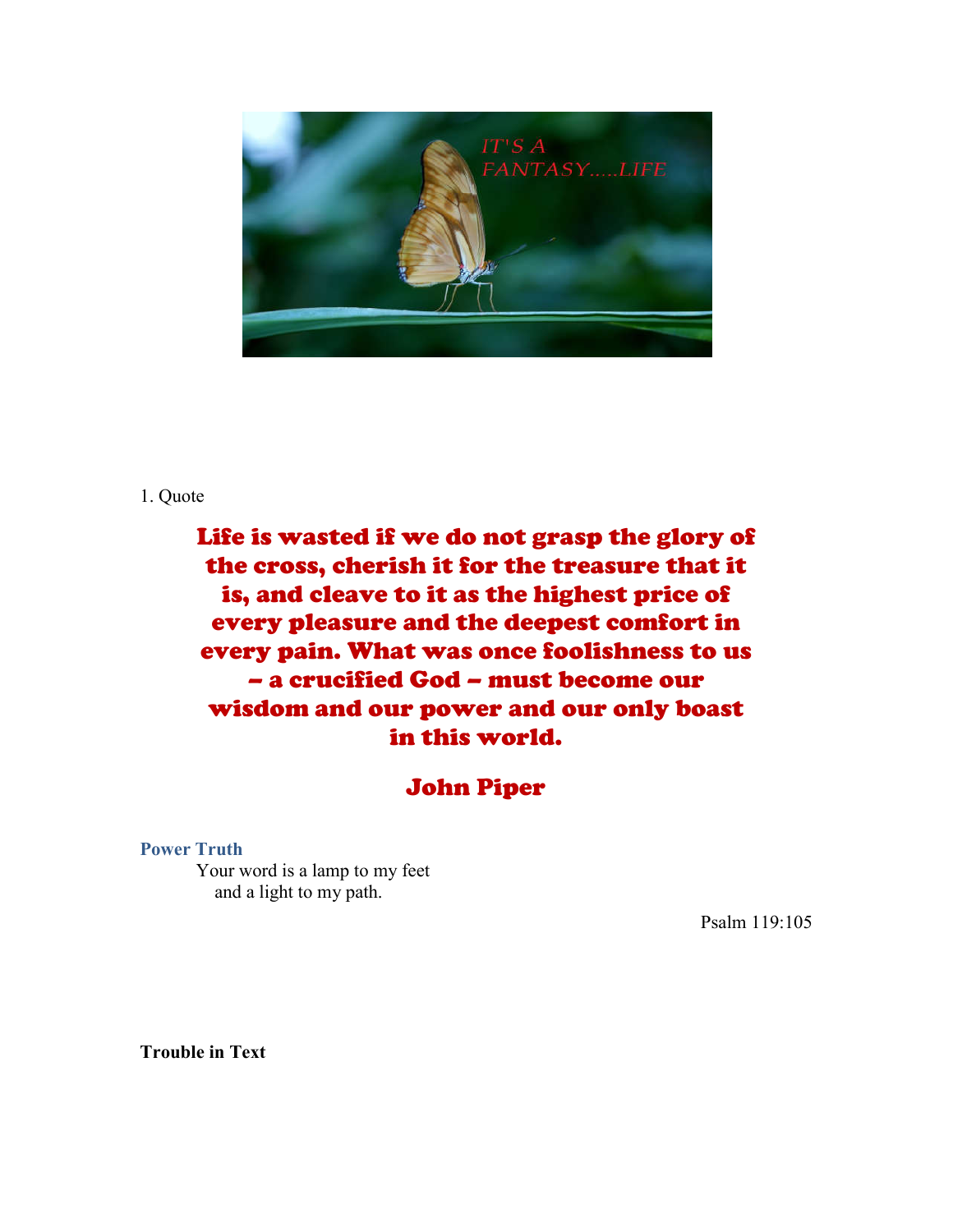The word of God is powerful. He created the entire world with the word of his mouth. In Genesis,<sup>1</sup> God said, "Let there be." Everything came to be that way during creation. God also made rules for Adam and Eve in the Garden of Eden. The word of God is life, and man has to obey it. Sin provokes the delight of God in us. The only thing God had requested of them was obedience. In His might, God has known all our evil plans. However, He gave us the freedom to choose for ourselves.

#### **Trouble in World**

The committing of sin starts with temptation. When the temptation persists and prevails, we commit the acts. Temptations keep us engrossed in an intermittent string of sinful acts. The conscience in man can allow him to break the temptation cycle, and therefore stay off sins. In his word, James,<sup>2</sup> draws our attention to temptation. Temptation drags a righteous man away from God. Our desires entice us, and when we fall to temptations sin arises. The transgression committed by Adam and Eve bundled the entire generations of mankind to the consequences of sins.

#### **Grace in Word**

The consequences of sin were also delivered by word of mouth by God. When sin was committed in the Garden of Eden, things changed entirely. The serpent was cursed for deceiving Eve. 3 The serpent crawls and eats of dust of the earth.

Eve was to be under the ruler ship of Adam, and her desires shall be for her man and her childbirth will be painful. <sup>4</sup> For Adam, his punishment was to always toil for his food. The earth brings forth thistles and thorns as a result of man's transgression.<sup>5</sup>

Sin started with deception and temptation. The serpent deceived Eve. Eve shared the forbidden fruit with Adam. Adam suffered for his act of eating the forbidden fruit without any regard. He accepted to fall with Eve into the temptations.

The consequences of sin are irreversible. A permanent damage to relationships occurs. After sin, Adam and Eve were let off the Garden of Eden and its goodness.

From Romans,<sup>6</sup> we learn that the wages of sins are death. After the original sin, death befell mankind. So, in place of joy and life everlasting in the Garden of Eden, death ravages us. All that came about by the word of God

#### **Grace in World**

The plan of God has always been to save mankind from the perils of sin. That is as a result of everlasting love from God.<sup>7</sup> It's that strong that even death itself could not take away Christ from God. He resurrected on his third day after crucifixion and death. That sealed the power of life and love against that of death.

Humankind always keeps slipping into sin. God laid out salvation covenants through the Old Testament. In the New Testament, God sealed a one and lasting covenant. That's out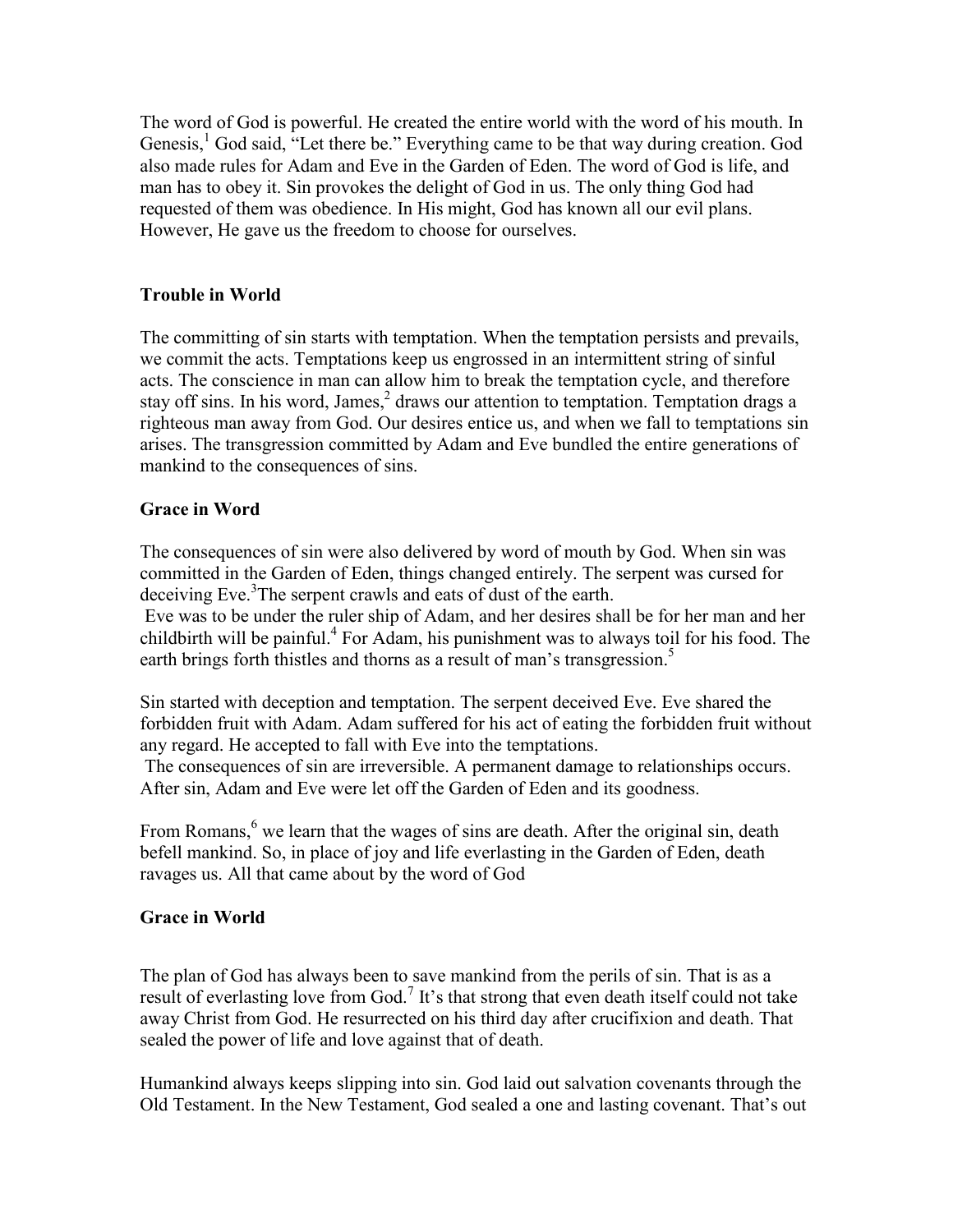of His love for man even with his weaknesses in sin. God let out His only son<sup>8</sup> to die for us. Ours is to believe and confess to it and change all out ways to conform to his ways. Christ's ways are rich righteousness.

The world is full of evil, but those who follow in Christ's footsteps shall make it through to his kingdom. As a way to offer an example for us, Jesus $\degree$  counseled us not to love our earthly bodies too much. When we love ourselves too much, we love pleasure and in that way, we become lost in sin. But, if we remain focused on Christ, we have to let go the earthly things. We value more of his kingdom by getting secluded to the pleasures of the world. When we give ourselves wholly to Christ, we may seem to have lost. But our reward will be in forms of rewards in life in Gods kingdom.

#### **What Now**

1. Which rule did man disregard for him to be ejected out of the Garden of Eden?

2. The serpent is the creature that convinced Eve to eat of the forbidden fruit. Is that right?

3. What are the three things that befell man after violating God's rule in the Garden of Eden?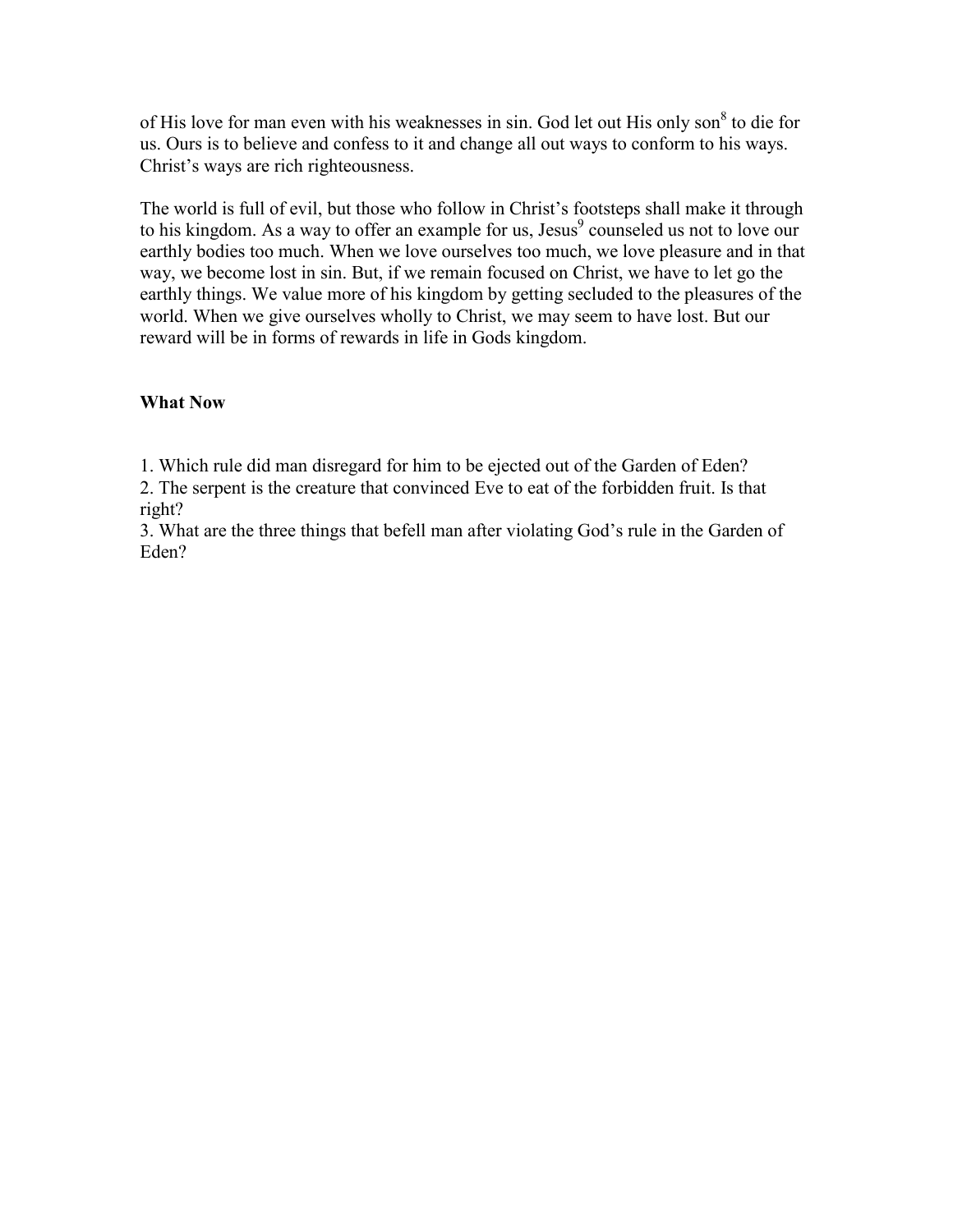## **Adam Planted Death But Christ uprooted it**



2. Quote

### God never said that the journey would be easy, but He did say that the arrival would be worthwhile.

### Max Lucado

#### **Power Truth**

"Enter through the narrow gate; for the gate is wide and the road is easy[a] that leads to destruction, and there are many who take it.

Matthew 7:13 NRSV

#### **Trouble in Text**

Ever since man left the Garden of Eden, Sin has followed man and injected pain and suffering across generations. To the Church in Ephesus,<sup>10</sup> Paul encouraged the faithful to conquer evil by being kind to each other. Being compassionate and offering each other forgiveness freely as Jesus did on the cross for all of us. When we forgive others, it's not to mean that we are weak. To human beings, it may be weak, but in Christ, we rejoice. The words of the apostles through the epistles mirror the same problems that face our churches today. From them, we can learn many lessons to enable us live betters as **Christians**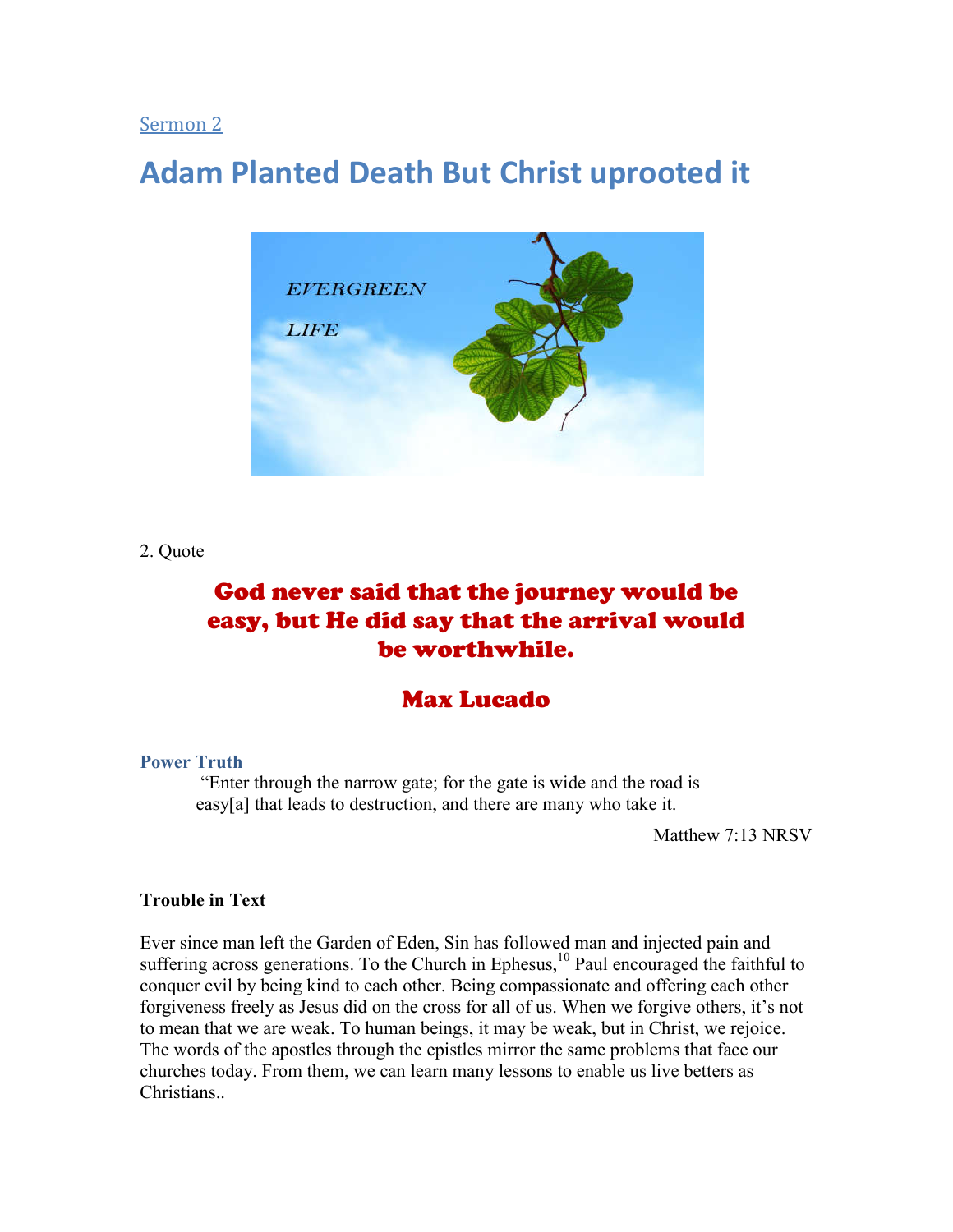#### **Trouble in World**

Our world gets busy every day. We create our own plans and seek to accomplish them. However, how much blessing would it be to live a life led by the very purpose of our own creator? To the prophet of God, Jeremiah<sup>11</sup> declared that He had all plans for him. The plans were for prosperity, devoid of harm and towards a hopeful future. Trusting in God is a great way to allow God to guide us in life. Christ's life was given up as a ransom for our sins.

#### **Grace in Word**

The pain we suffer under sin is untold. In Matthew,  $12$  Christ rescued a man who was under the possession of demons. The demons pleaded with Christ and he sent them off to a herd of pigs nearby. The possessed pigs ran off into the sea, and all drowned. The powers of evil have been destructive, always. Through Adam, condemnation to death, pain, and every iniquity from sin befall us.

The powers of sin are a cycle that we can monitor and overcome. We can discern the tempting forces facing us. If we overcome sin, we keep vigil with Christ as we wait for his second coming on the earth. In his second coming, Christ will come to judge the living and the dead. Staying afloat in the ocean of sins will determine our efforts to conquer sin, during judgment. The righteous ones will never drown in sins, and Christ will save them from the fires of eternal hell.

In the Gospel of Matthew,<sup>13</sup> Christ commissioned his disciples to keep the fire of his kingdom alive. He allowed them to preach, teach, and baptize in his name and that of the Holy Spirit. The journey to Christ and away from sin is never simple. We seek the counsel of the Holy Spirit for us to be able to navigate the hurdles to salvation. Christ went to heaven over two millenniums ago. All these years, the church has thrived under the Holy Spirit. Up until the end of time, when Christ will fulfill his faithful promises.

#### **Grace in World**

When we ascribe to the ideals of Christ, we take up to be good ambassadors of Him. Paul shed more light to this in his second epistle to the church in Corinth.<sup>14</sup> In our way to Christ, we must learn to love fellow human beings. We only witness to but do not see Christ, the Holy Spirit and God the Father. It becomes much easier for others to read from our graceful life if we live to the true ideals of Christ.

Christ ensured that whatever he did was for our own good. At one time, right before the start of his ministry, Christ attended a wedding at Canna in Galilee<sup>15</sup>. This was his first miracle. When at the height of a wedding, they ran short of wine. Christ asked them to fill several jars with water, which he turned into wine. The head waiter was so pleased with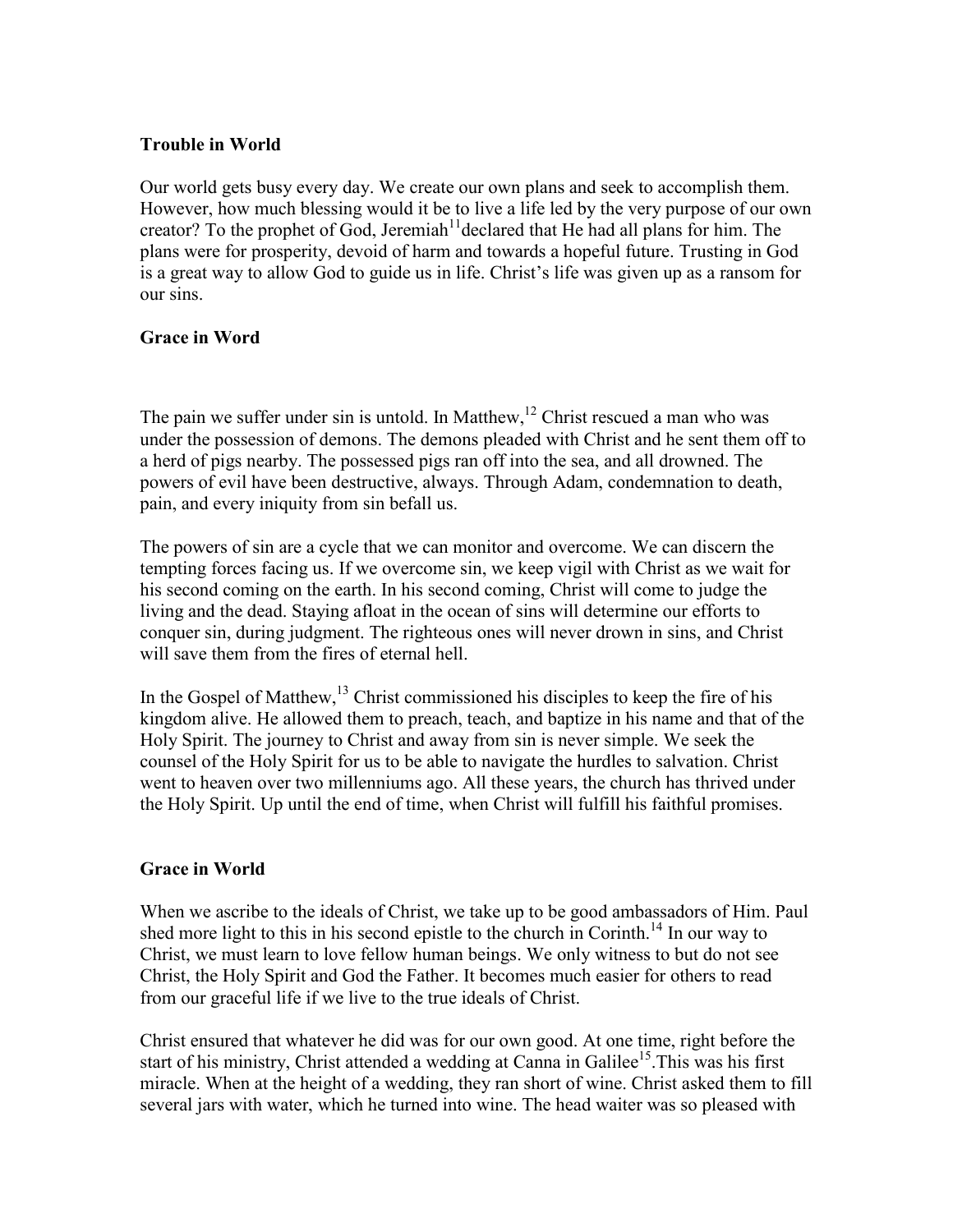the wine that he called on the bridegroom. In their earthly blindness, they did not know where the wine came from.

We too can get the transformation. In a similar way, Christ converted water into wine. That's from sinfulness to holiness. There are some miracles that Christ performed deliberately. So, may we be doubtless and believe in him. Our mandate is to have unquestionable faith in the promises of Christ.

- 1. What's Jesus' first miracle in his mission?
- 2. What differences are there between the problems that faced the early church and those that face churches today?
- 3. What are the ways to keep vigil with Christ against temptations?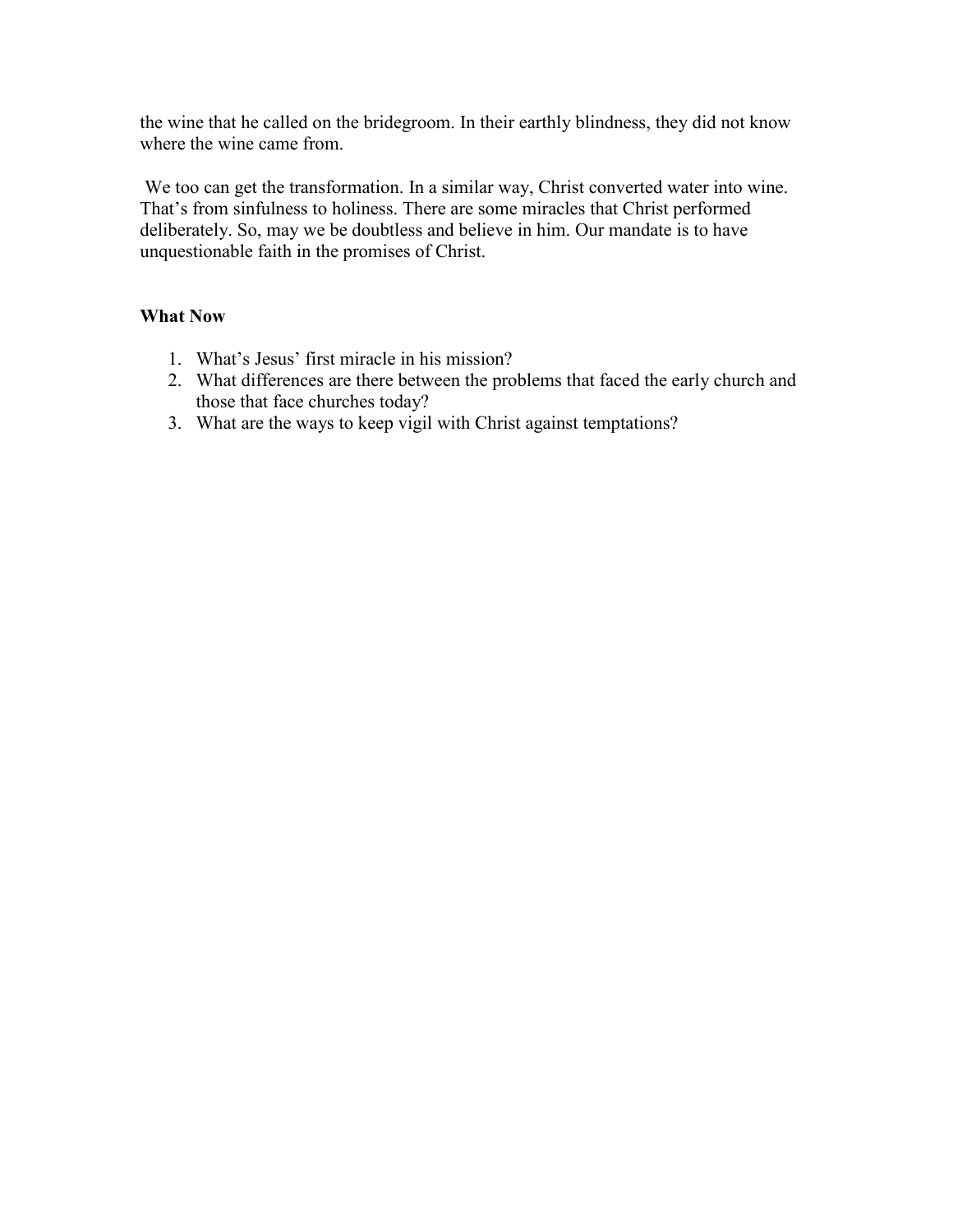## **Life and Salvation in Abundance**



3. Quote

### God's work done in God's way will never lack God's supplies.

### Hudson Taylor

#### **Power Truth**

Indeed they cannot die anymore, because they are like angels and are children of God, being children of the resurrection.

Luke 20:36 NRSV

**Trouble in Text**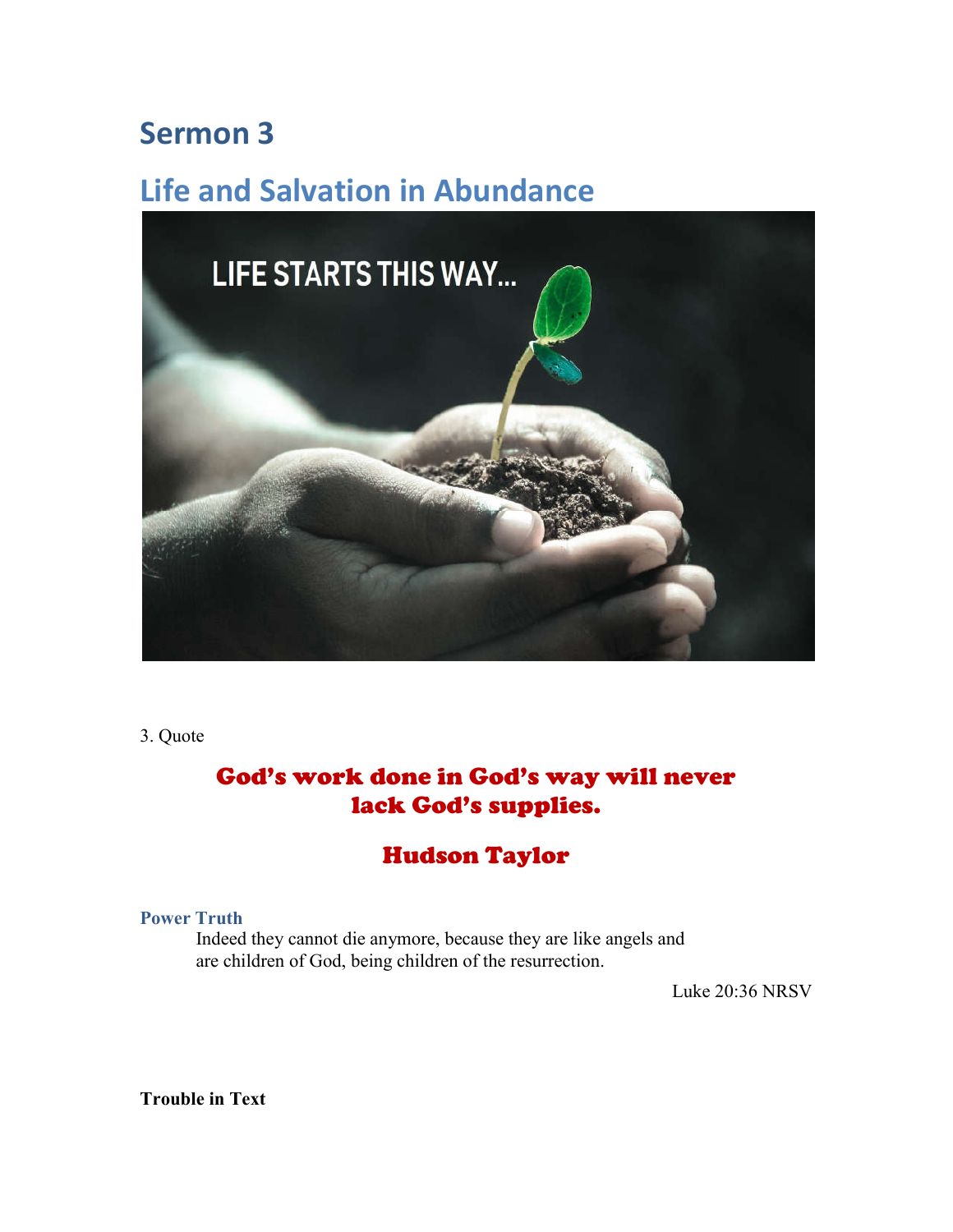Christ was laid out on a cross and put to death. He salvaged us from sin by paying the ultimate price for us as sinners. It is not adequate to just learn that. Taking action is the way to being crucified with him and being ready for his kingdom. In the book of Acts, <sup>16</sup> renouncing sin is the way to life in Christ. It is a tussle between the powers of the flesh and the will of the spirit. Our weakness and desires of the world must be overcome through his holy promises. Christ overcame the powers of death through resurrection. Thus, we are his brothers and sisters, as children of God the Father.

#### **Trouble in World**

One of the biggest challenges is a non-believer who discredits the words and promises of Christ. Blasphemy is everywhere. For us to be able to believe Christ's ways, we must believe, doubtlessly. In Philippians,<sup>17</sup> Paul stresses obedience. We do not obey because we see, but we believe without questioning or even doubting the ways of the supreme God. All of our forefathers have rested in faith that they will rise again in the day of resurrection.

#### **Grace in Word**

For the faithful followers,<sup>18</sup> of Christ, getting to Christ accords us life and his priceless favors unto our lives. The way to life and abundance is by following Christ. In John 10:10, the thief comes in to kill and cause destruction. The evil one is the thief. In our life, the consequences of evil are losses and pain. When we fall into addiction, the longterm struggles of it are destructive to our lives. Addiction in alcohol may even lead to complications that cause death like cirrhosis of the liver. Staying rooted to Christ gives us the favor of remaining ever sober. It's not that our bodies do not desire to drink, but we keep away for the sake of Jesus our Savior. Keeping vigil with Christ is restorative to both our physical and spiritual bodies. Christ came, not to change things but to restore the glory and promise of life.

In Matthew,<sup>19</sup> Jesus offers us an opportunity to lay our hands on what is precious. The Kingdom of God is more precious than the few luxuries here on earth. His words were that we seek first an assurance of his Kingdom. When we get the Kingdom, then all other things follow. Seeking the Kingdom of God is the duty of the living. Followers should stay away from sin, and love God and fellow human beings as one would for themselves. The Psalmist<sup>20</sup>seeks the presence of God to reveal the path of life to Him. He also seeks the sparkle of life in His presence and a promise of the pleasures to those who'll be to the right hand of God, in paradise.

#### **Grace in World**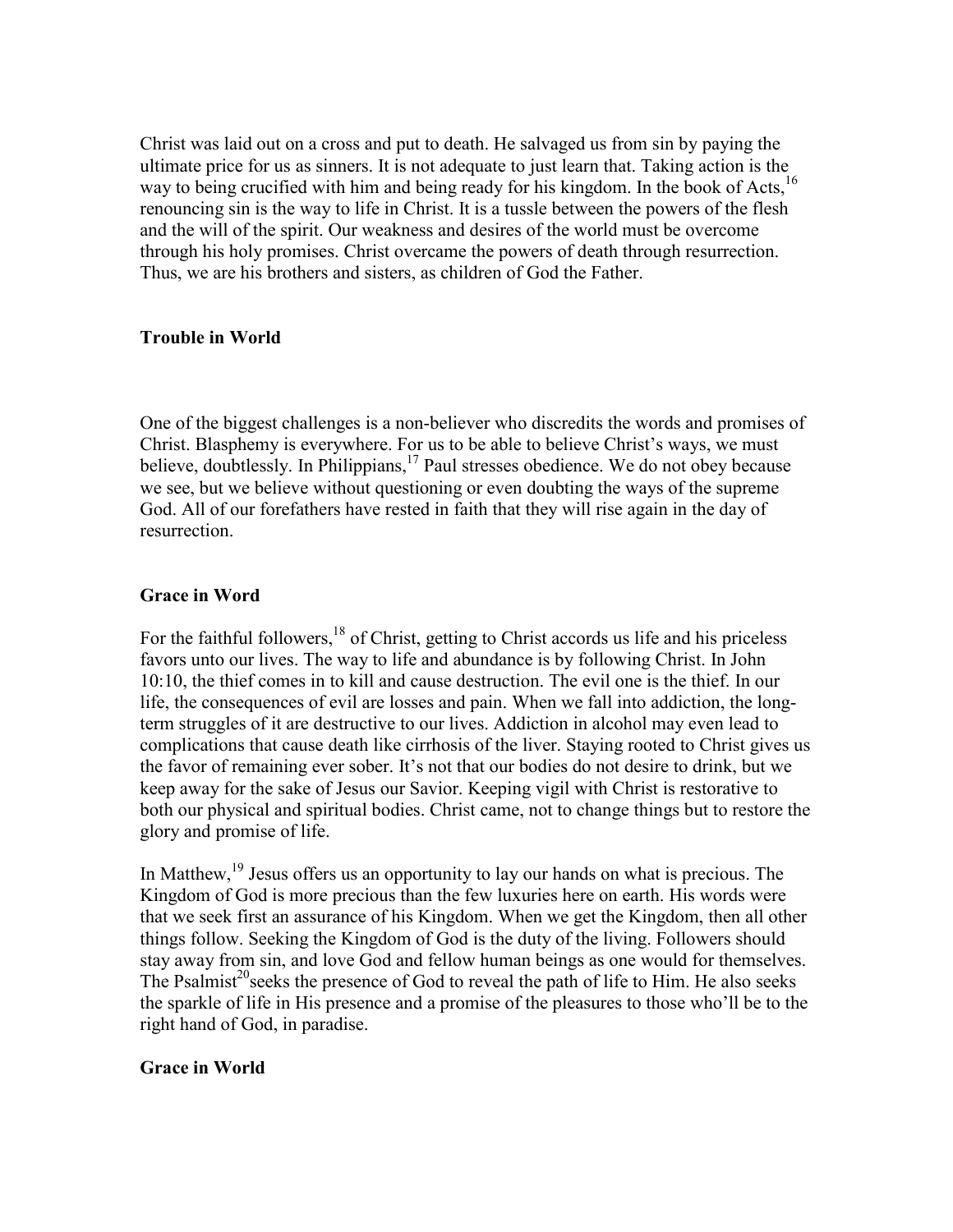The crown of life everlasting is full of glory. The earth in which we step on towards the promises of Christ is never welcoming. We meet heavy obstacles all along. In Galatians,<sup>21</sup> we have to view ourselves as crucified with Christ. Nothing in this world matters to us when we remain vigilant with him. The best gift we can offer back to Christ is remaining true to his teachings. Our role is to conquer evil, pain, mockery, and physical weariness that come with our weak flesh. We must be alive to what our weaknesses are as human beings. The devil lays snares through temptation to us, in similar ways as he did for Adam and Eve. When conscience of temptation alerts us, we must remain strong. Our prayers during brief moments of silence matter. We invoke Jesus and the Holy Spirit to help us in hard moments.

We are all God's Children in faith<sup>22</sup> by receiving Christ through confession of our sins, baptism, and living to the ideals of his teachings. The abundance of life is a gift to people of all nations. Christ calls all without discrimination. He is true to the Spirit of God the Father during creation.<sup>23</sup> God bestowed a lot to man as compared to other creatures. In unique ways, all other creation was done by word of mouth by God. When the time to create man came, God Himself in unison with the Holy Spirit and His very own Son Jesus did it.

- 1. How dis Jesus rescue man from the fallacies of Adam and Eve?
- 2. According to Christ, which is more precious between the earthly riches and life in his Kingdom?
- 3. How can become a child of God?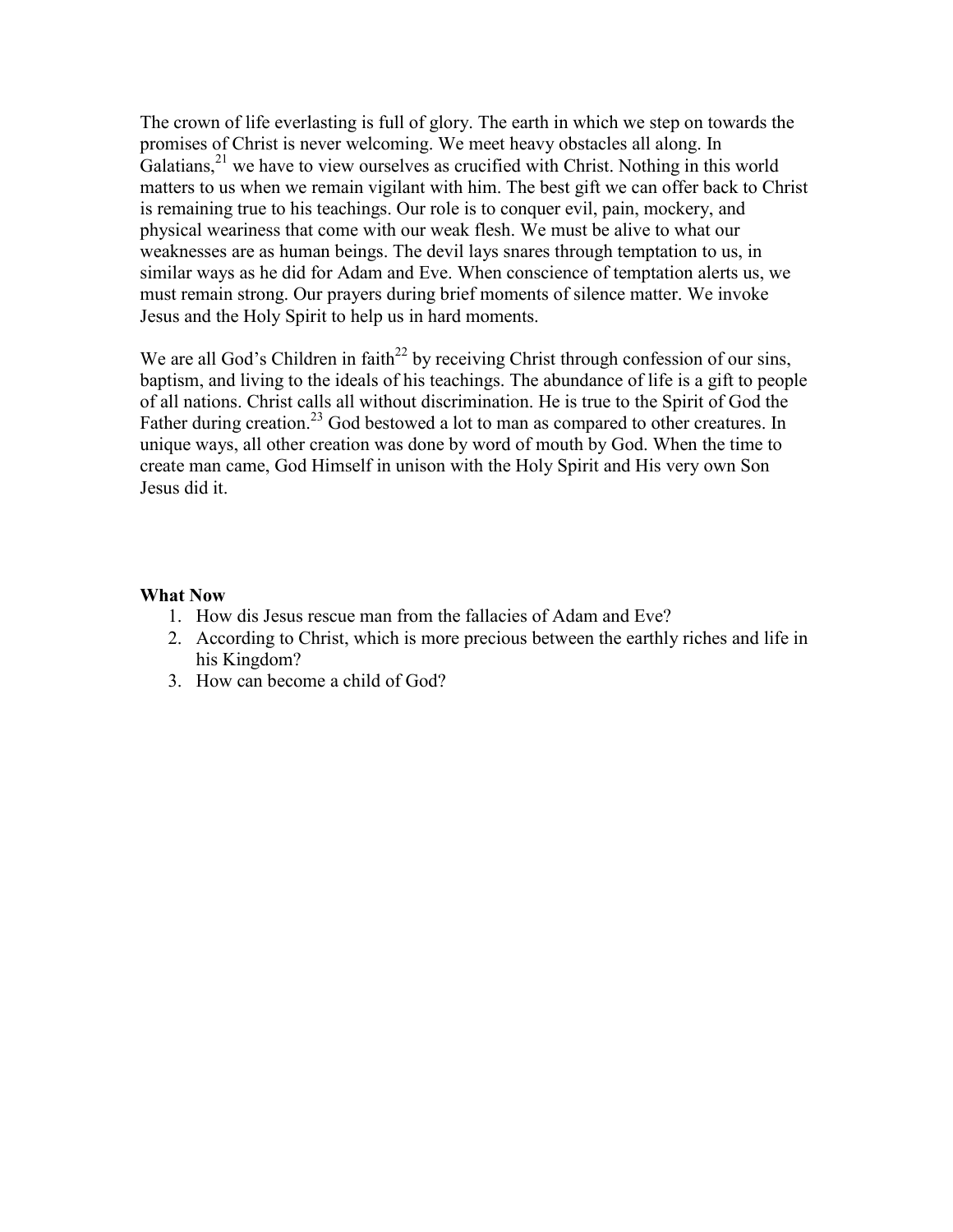## **THRIVING AMONGST ENEMIES**



4. Quote

### God will meet you where you are in order to take you where He wants you to go.

### Tony Evans

#### **Power Truth**

Do not be astonished at this; for the hour is coming when all who are in their graves will hear his voice

John 5:28 NRSV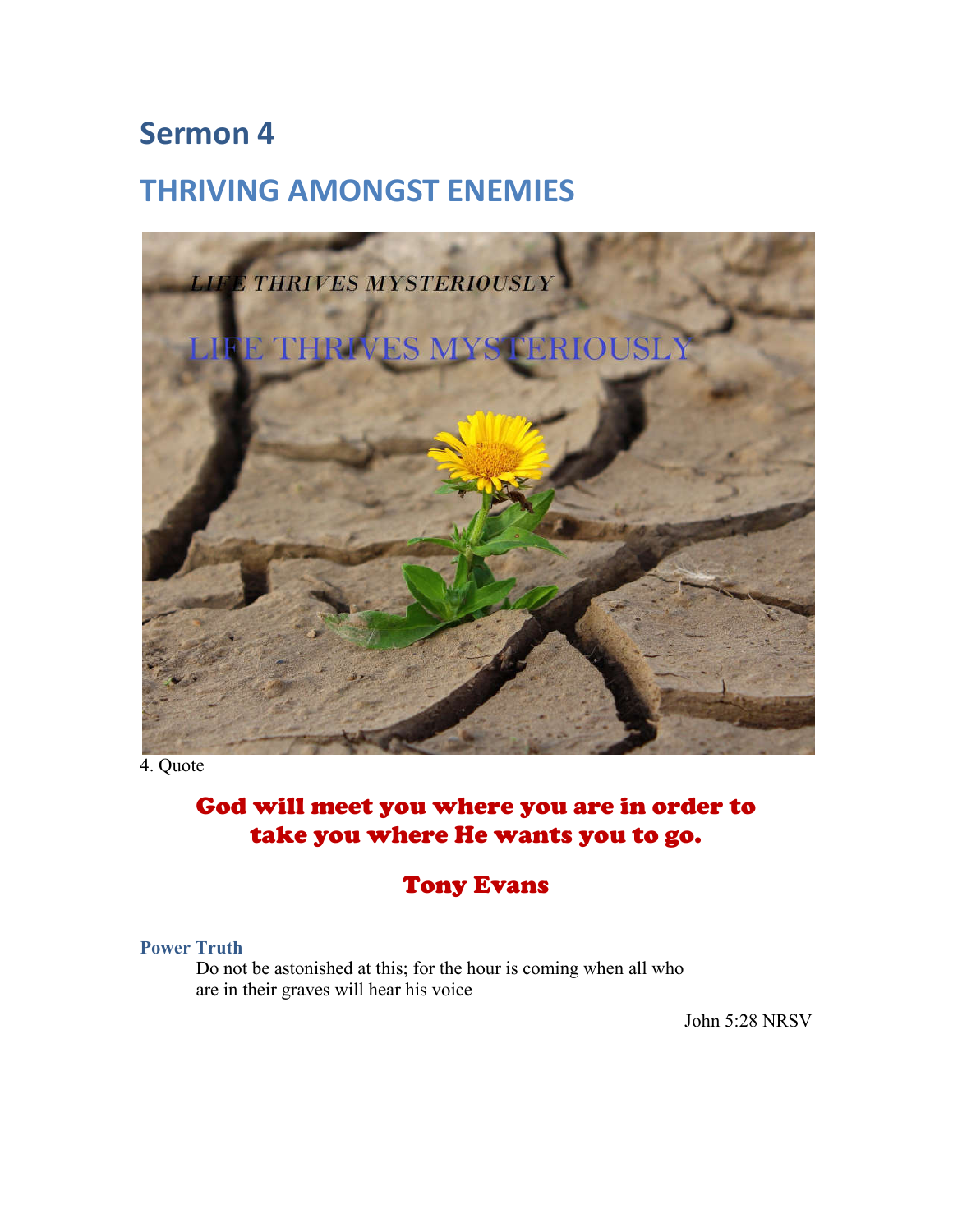#### **Trouble in Text**

The seed of sin flows with every human generation. Christ lived up to his promise to offer us salvation. Learning the ways of the wicked one ensures that we are alert every moment in life. The prophet of the Lord Isaiah<sup>24</sup> explained the ways of evil. He gave the example of restless sea waves. The waves toss mud and impurity to the shores ceaselessly. It's never peaceful. A wicked soul is that way, restless and always throwing up dirt and impurity.

In Job,<sup>25</sup> the soul of a wicked one writes in pain all days. Ruthlessness awaits him at the end.

#### **Trouble in World**

Living in knowledge allows us to see the darkness in sin, whose rewards are death. The epistle to the Hebrews,<sup>26</sup> elicits that after the knowledge, we have to live in the power of the light. Honestly speaking, it's wrong to sin knowingly. If I step on your toe by mistake and say sorry, should I repeatedly do so? No! So, know the truth and follow it and its goodness shall follow you all the days of your life. <sup>27</sup> You shall enjoy the peace and love of God in your life for living for Christ in your ways.

#### **Grace in Word**

Sin is a state of lawlessness.<sup>28</sup> State authorities do not tolerate lawlessness. Governments use force to crack down on lawlessness. God too does not spare sinners; they shall suffer the full consequences of disobedience. Human beings have reasoning and memory. Conscience is what we should use to discern our sinful actions. More importantly, stay away from sin, and utmost seek to confess all the wrongs committed even without our knowledge.

The way from death in Adam to life in Christ is a straight pathway.<sup>29</sup> Walk in it steadfastly without losing focus. Loss of the steadfast focus allows our minds to shift from our focus, that's the ways of Christ. For salvation, there's no shortcut. The way to God the Father and to our salvation is through Christ Jesus only.<sup>30</sup> All the preachers and ministers of our communities must also adhere to this. Earthly riches can't get us a place in heaven. Let the poor ones never feel lost due to lack of material needs. Christ put it in no better words than in Matthew.<sup>31</sup> The earth and all shall come to pass, but his words, promises, and friendships shall remain with us forever.

In the book of Proverbs,  $32$  we are to trust in God with all our hearts, without regard to our own thinking and understanding.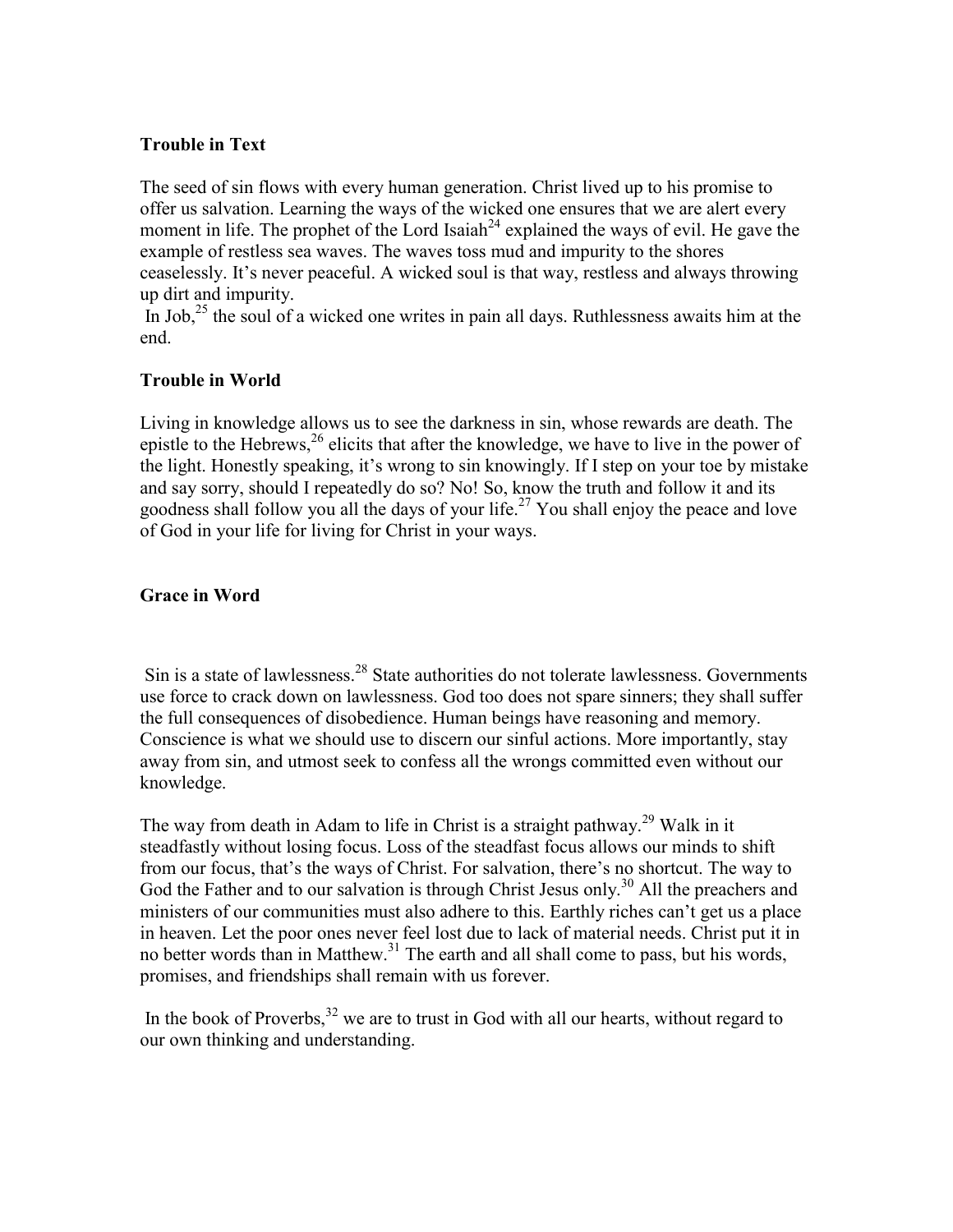#### **Grace in World**

Prayer is one of the tools to take us closer to God. We have to pray for all days- pray in joy, pray in sorrow, and pray at all times. Besides the Lord's Prayer, we can pray in numerous ways. Even a short prayer at the bottom of our hearts is a way to invoke the presence of the Holy Spirit with us. When we pray, we should be confident and doubtless, <sup>33</sup> that he will faithfully grant to the wishes of our supplications as per his mighty will. God will hear us all the way from His dwelling place, which is heaven. We are His servants by hearing and responding to His voice confession and baptism. Here on earth, we are all God's servants, but in heaven, Christ will show us to Him as brothers and sisters. In the tenure of our servant-ship, let's surrender ourselves to the will of God, like the apostle Paul. Paul never spared himself anything in place of Christ, giving up his time and life for the sake of Jesus through spreading the Gospel across nations.<sup>34</sup>

In very simple rules, the Kingdom of God is never far away from us. Thoughtfully acting on the basis of love for one another is the key. Proverbs<sup>35</sup> gives a direct treatment to our enemies. Never send them out hungry and thirsty. It takes up much humility, as human, it's hard but for Christ, we can for his glory.

- 1. How does prayer take us closer to God?
- 2. What did Christ's apostle Paul spare in his life from Jesus?
- 3. How should we treat our enemies?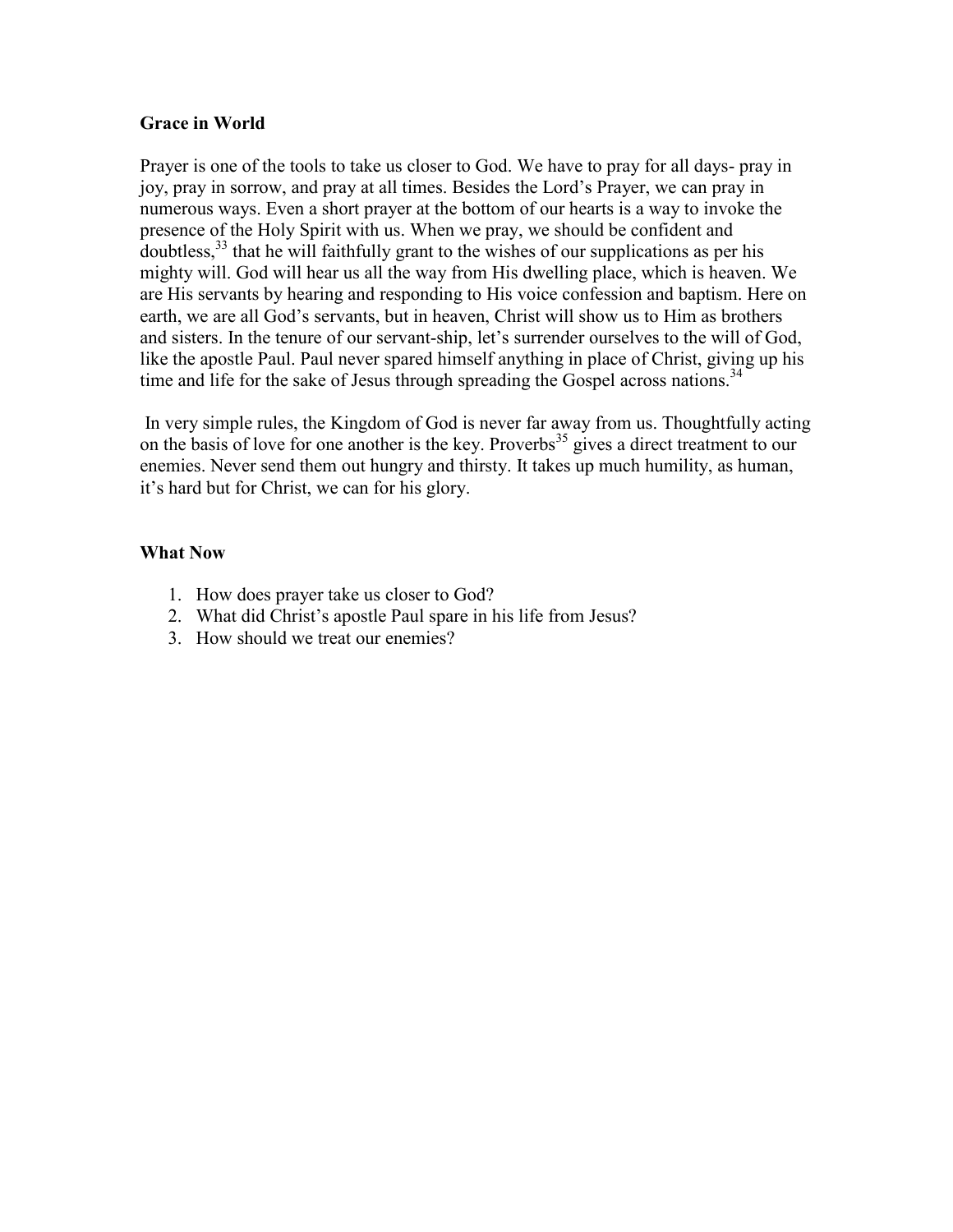## **Surviving Sin-hood**



#### 5. Quote

### Remember who you are. Don't compromise for anyone, for any reason. You are a child of the Almighty God. Live that truth.

### Lysa Terkeurst

#### **Power Truth**

Jesus said to them, "I am the bread of life. Whoever comes to me will never be hungry, and whoever believes in me will never be thirsty.

John 6:35 NRSV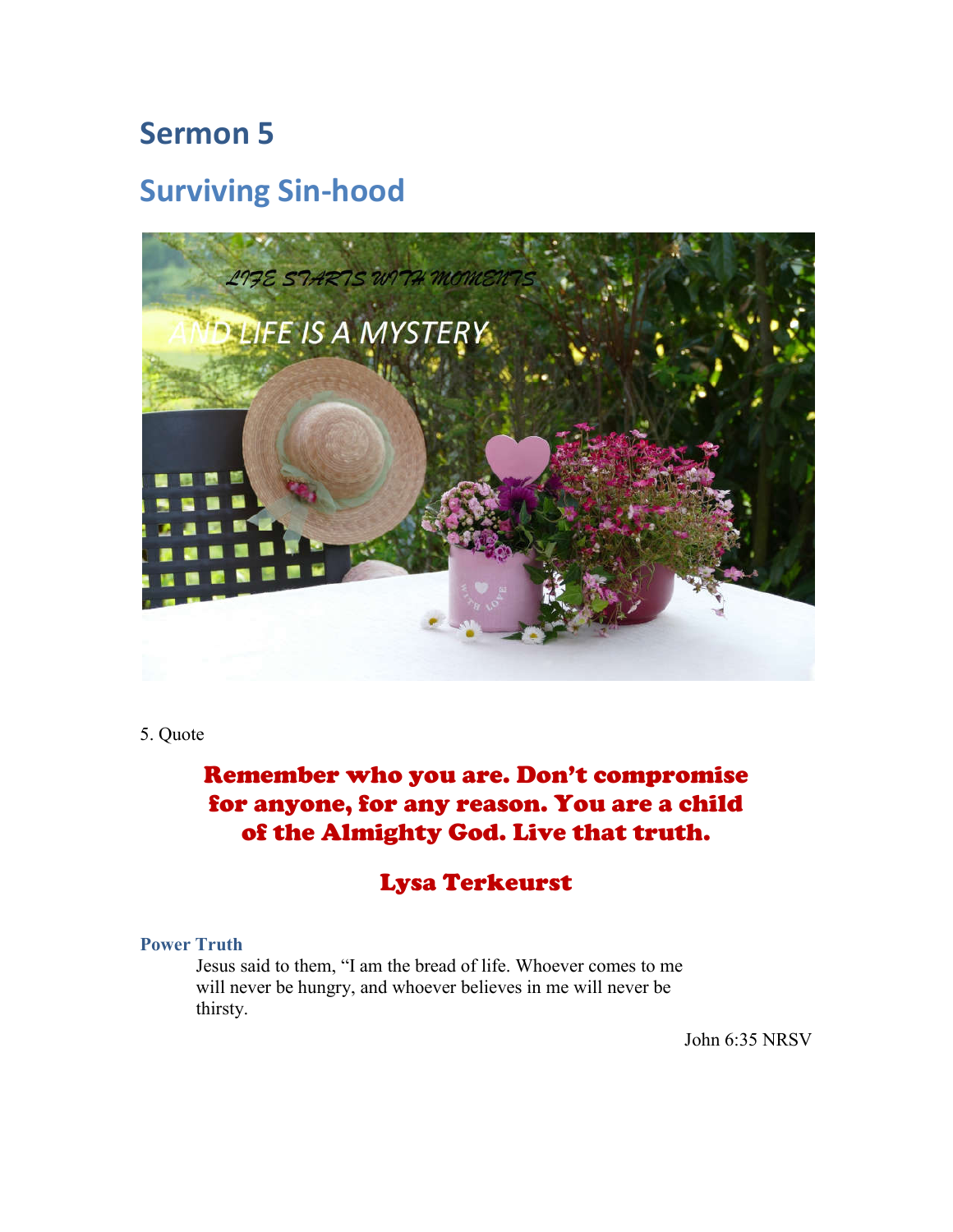#### **Trouble in Text**

The four Gospels explain Christ's life in details. He, being the seal of the New Testament, accomplished many things in his entire mission. From conception to death and resurrection, Christ lived an earthly life as a proof of salvation. For every living Christian, some of the missing elements in Biblical teachings can be found in details from the Acts of the Apostles and the Epistles to the various churches. In summary, not every detail is in the written record. For us to believe some of the acts and miracles were documented. 36

#### **Trouble in World**

Through his death on the cross, Jesus linked all of us as a ladder for us to climb up to life in heaven with him. Although he lost his earthly glory through humility and suffering, he remains the Son of God. Many people at the time Jesus was around wanted to disprove him. How could God come in the name of a son of a carpenter? God reminds us that we must not rely on miracles to believe in Him. John $37$  says that Christ did not come to disrupt our ways of living. He came as the gate to heaven. He came that we may find good pasture under the auspices of a good shepherd.

#### **Grace in Word**

From the word of God, Proverbs<sup>38</sup> reminds us to fear the Lord. From our fear of God shall flow forth a brook of wisdom to help us through life. Similarly, Ecclesiastes<sup>39</sup> lays emphasis to that too. However, it's inclined towards our obedience of God's commands. Our obedience to God places us in harmonious positions with God Himself and with fellow human beings. At the end of time, the wisdom of God shall judge the living and the dead. All our acts, known and secret, shall follow us to judgment.

There are numerous circumstances that we find ourselves in sin. That should not worry us in keeping our efforts focused towards penance and salvation. In Genesis, <sup>40</sup> Abraham's brother Lot found himself surrounded by sinners. The men in Sodom were that immoral that they would have men for themselves and not the daughters of Lot. Unknown to them, the men whom Lot had bowed to and ushered into his house were God's angels! Lot had guarded his ways as an individual. Faith is a real personal matter, but we should also encourage our spouses to join us in the truth to life everlasting.

Unfortunately for Lot's wife, she was weak in faith. She acted against the command of God, to never look behind. So she turned to a rock of salt. Lot and his daughters obeyed to flee forward and never look behind them. God saved them from brimstone that He rained on Sodom and Gomorrah.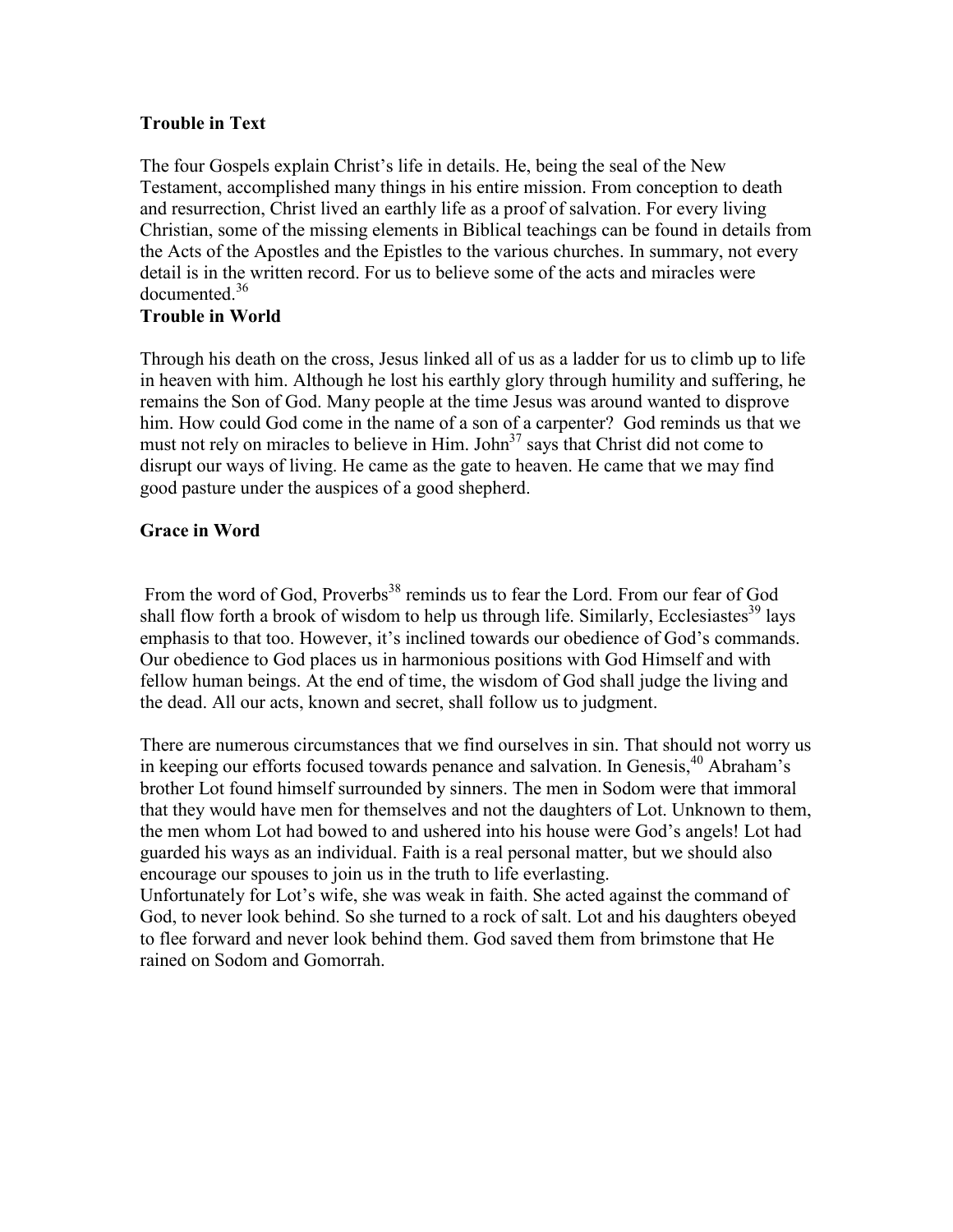#### **Grace in World**

The earth is a cursed place. People do not love to embrace the truth.<sup>41</sup> When Christ died and resurrected, there were plans to conceal the good news about his resurrection although that plot never survived. By then, the church's inauguration was under the Holy Spirit. Christ left a firm foundation for the spread of the good news. So, although the plans to bury the promises of Christ had been intricately planned, few occasions lived to witness the truth. Of the very last witnesses of Christ alive was the Roman centurion, Cornelius.<sup>42</sup> His own words, surely, "This was the son of God." The mission of Christ under the Helper, the Holy Spirit, proved to be the most powerful era in salvation. That although Christ was not physically present with us, miracles never ceased, preaching never stopped. In fact, they became more powerful with the Holy Spirit and spread out in all directions from Jerusalem.

The hardness of hearts is also witnessed in Acts.<sup>43</sup> Non-believers stir up every other person not to believe. But let's always remain reminded that of the unseen powers of the Holy Spirit, the church shall live to the second coming of Christ. Taking up the Cross and following Jesus is continuously uprooting of sin and planting life in the Kingdom of God.

- 1. Why did the Roman centurion utter, "Surely, this was the son of God"?
- 2. Where in the Books of the New Testament can we read about the documentation of Christ after his earthly mission?
- 3. Why were there plans to conceal the news about the resurrection of Christ?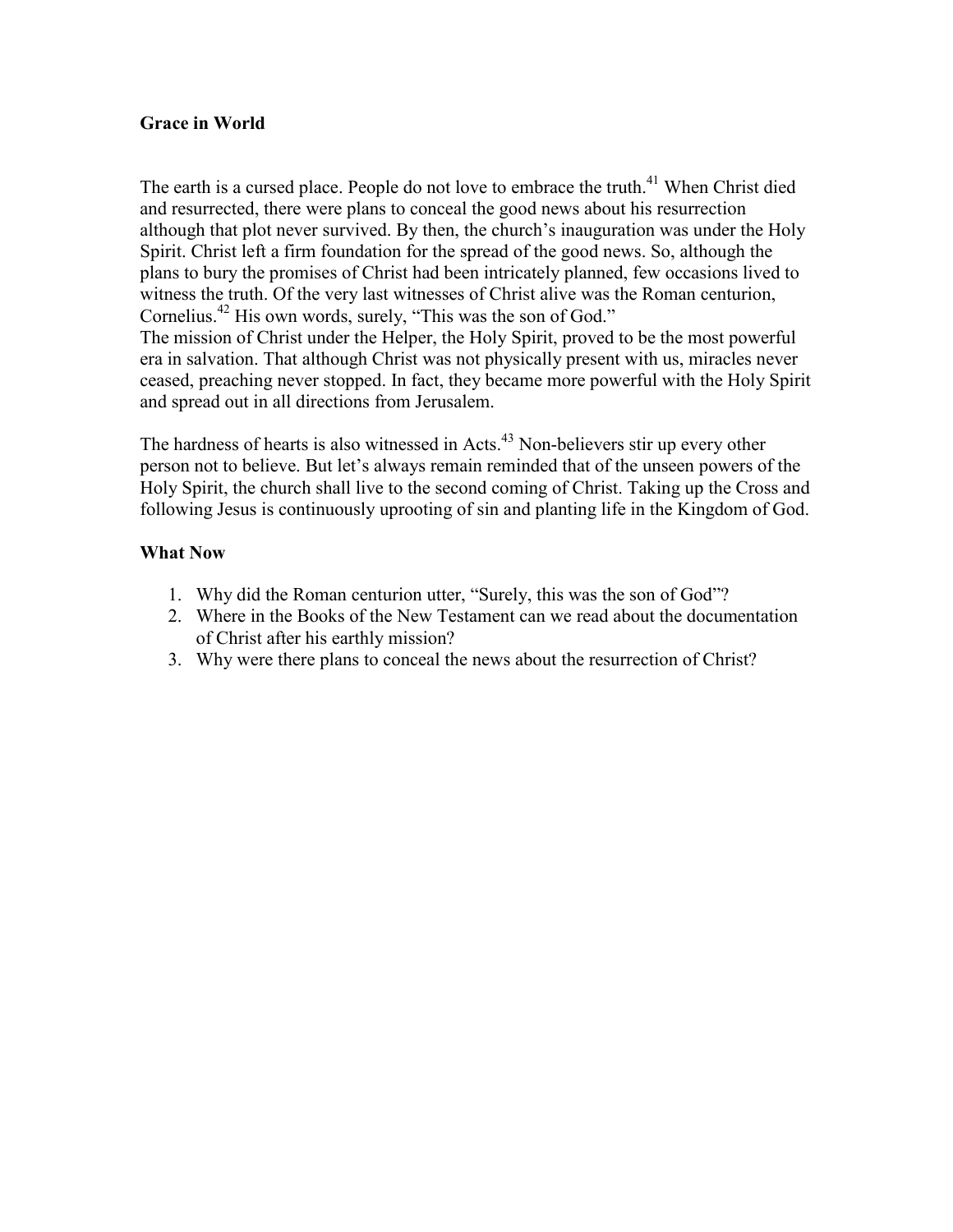## **Breaking Away from The Earth and laying Treasure in Heaven**



6. Quote

He who lays up treasures on earth spends his life backing away from his treasures. To him, death is loss. He who lays up treasures in heaven looks forward to eternity; he's moving daily toward his treasures. To him, death is gain.

### Randy Alcorn

#### **Power Truth**

"Can anyone withhold the water for baptizing these people who have received the Holy Spirit just as we have?" 48 So he ordered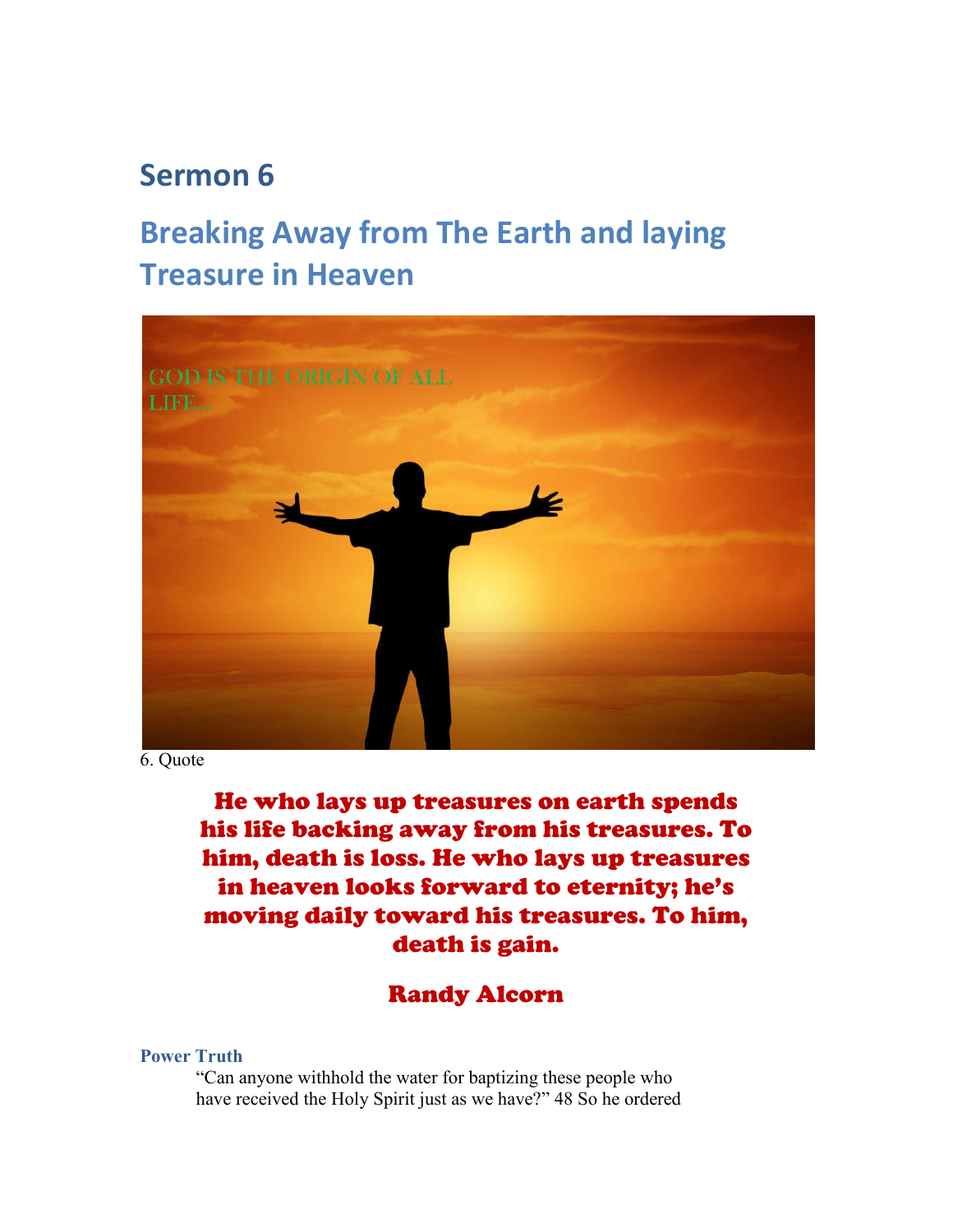them to be baptized in the name of Jesus Christ. Then they invited him to stay for several days.

#### **Trouble in Text**

The journey of death in Adam and life in Christ is a synopsis of the journey in salvation. When man sinned, God drove him from the Garden of Eden.<sup>44</sup> Temptation and disobedience resulted in the revocation of favors accorded to man at creation. When Christ resurrected, he won the battle against death. Christ appeared to the two who were walking with him to Emmaus. In a yet more miraculous occurrence, when the two arrived from Emmaus, Christ was standing amidst them in Jerusalem. This way he was able to conquer the doubting Thomas. This marks the very foundation of the church when Christ said these words; "Peace be with you!"<sup>45</sup>

#### **Trouble in Word**

Temptations, lacking in faith and doubt are our enemies in our relationship with Christ. In one of the occasions, Christ allowed his disciples to go ahead of him in a boat. In the early hours of the morning, he appeared to them while walking on water. Amongst them was Peter, who asked Jesus to allow him to walk on the water.<sup>46</sup> He did! When he saw the waves, his faith failed, and he started to sink. He cried out and Jesus saved him with a word of rebuke. We too are that weak and we must endeavor to believe doubtlessly.

#### **Grace in Word**

God intercedes through the presence of His holy servants. God's presence is that of life, healing, restoration, and salvation. Jesus intervened for the resurrection of Lazarus.<sup>47</sup> It didn't matter that he'd been dead for four days. In the old times, far more resurrections had been witnessed. When the Lord's prophet Ezekiel<sup>48</sup> prophesied at the command of the Lord, a vast army rose up from a valley full of dry bones! Even to the wilderness, the mighty Lord strikes a fountain for His people to drink and have a new life.

Who is God? He is life, the Alpha and the Omega. Unto Moses God said, "I'm who I'm." The power of life and death is in His speech.<sup>49</sup> From His anger, He condemned Adam and Eve out of the Garden of Eden. Out of His mercies, He sent out His begotten son to relieve mankind from the burden of sin and death.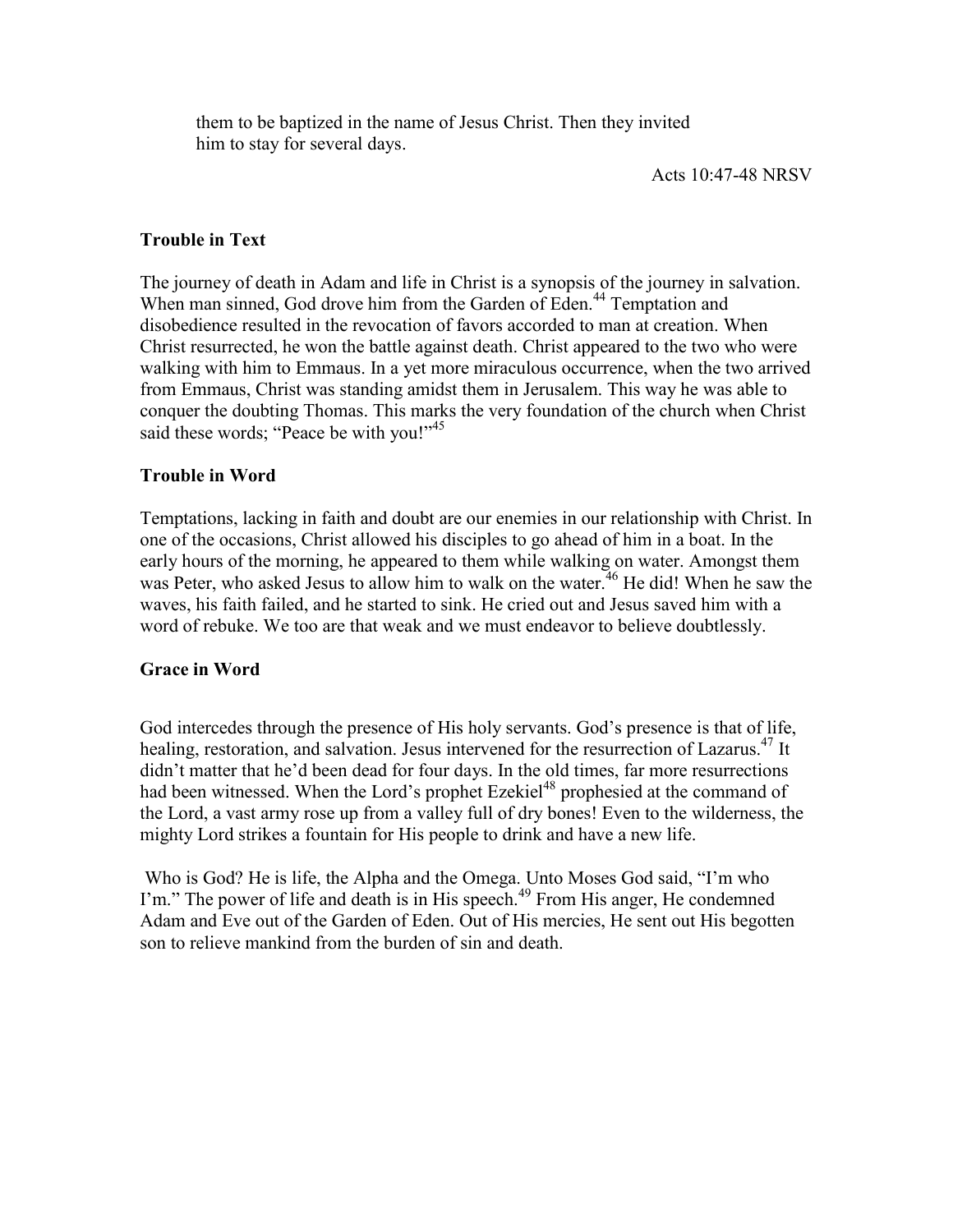The mighty Lord is plentiful in mercy. In one of His earliest covenants,<sup>50</sup> God promised never again to wipe the earth of life with a flood. This was after He'd sent rains for forty days and forty nights to drown everything except whatever His servant Noah had allowed into the ark. What we see is a God who is unhappy with sin but very swift to forgive those who listen up to Him. So, man must be up to the standards to reap from the mercies of God.

#### **Grace in World**

During his earthly mission, Christ did offer the gifts of healing and relieved many from pain. Forgiveness and healing is the same thing. In Luke,<sup>51</sup> Christ offered to heal a woman who'd spent all energy and resources in the search for a cure from bleeding. She had suffered beyond bleeding itself. The community had cast her out and her husband could not let her be with him. It must've been a lonely and difficult journey for the past twelve years. Christ's word to her faith draws a synonymous relationship between healing and forgiving.

The mission of healing is also manifested in the Old Testament. For the Spirit of God is the same and works wonders timelessly. In Deuteronomy,<sup>52</sup> God promises to save His people from all sicknesses and heap them unto those who hate His people. For all those who walk in the true paths lighted up by the Holy Spirit, there is no fear for any sort of dangers. God's promise is to protect every bone they possess against breakage.<sup>53</sup>

Protection of earthly life against the enemies is a priority promise all through the Old Testament. When Pharaoh and his armies pursued the Israelites, God led them peacefully.<sup>54</sup> Moses asked all of them to stand firm and watch as God fought for them. By the end of the night, the Israelites crossed the Red Sea and the sea filled up again, drowning with it the Egyptian chariots and the Army.

#### **What now**

- 1. How did God create a way for the Israelites through the Red Sea?
- 2. After Christ's resurrection, he appeared to several people. Name two of such instances.
- 3. What are some of the occasions in which man has displeased God in the bible?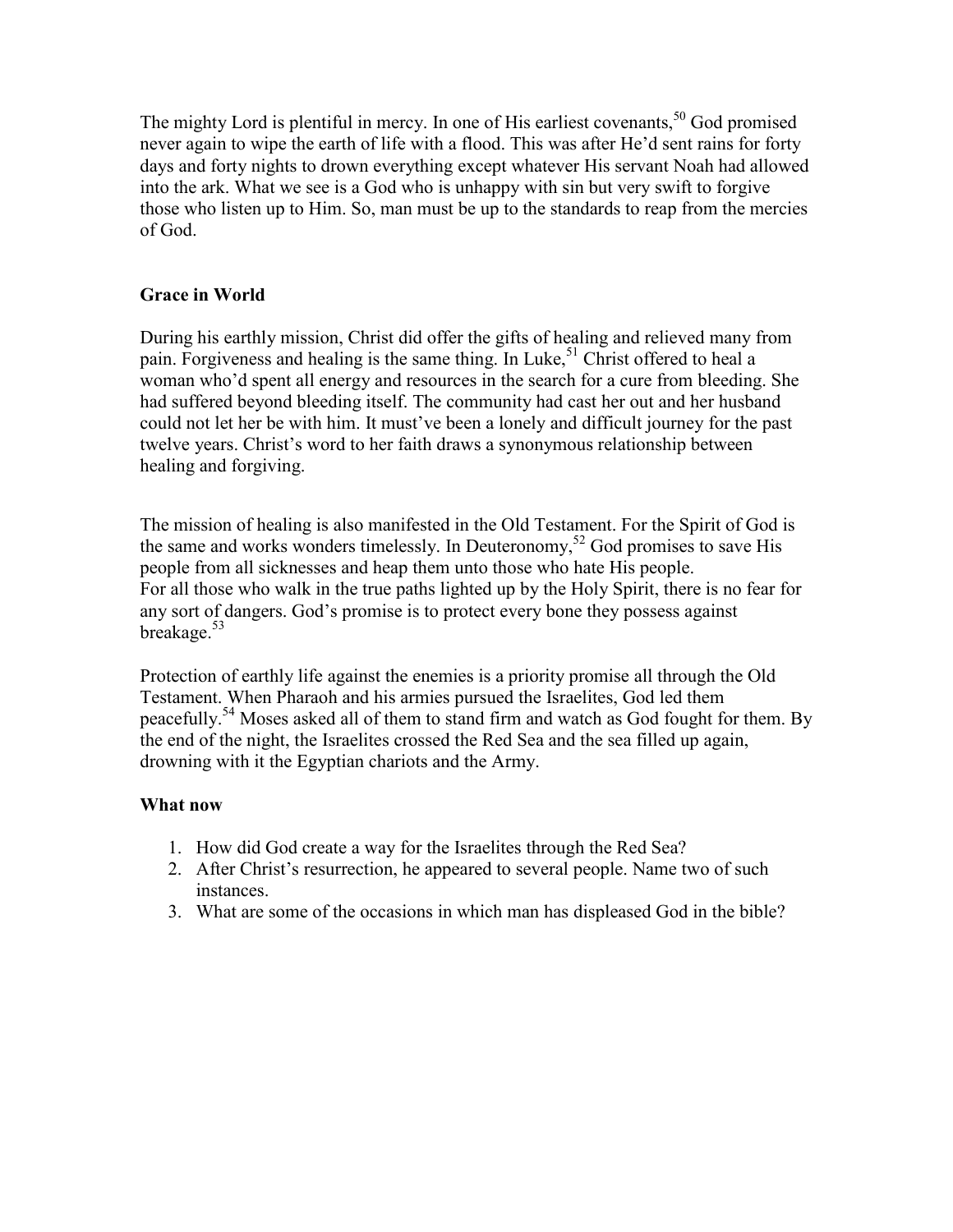## **From Death to Life**



7. Quote

## God does not give us everything we want, but He does fulfill His promises, leading us along the best and straightest paths to Himself.

### Dietrich Bonhoeffer

#### **Power Truth**

So faith comes from what is heard, and what is heard comes through the word of Christ.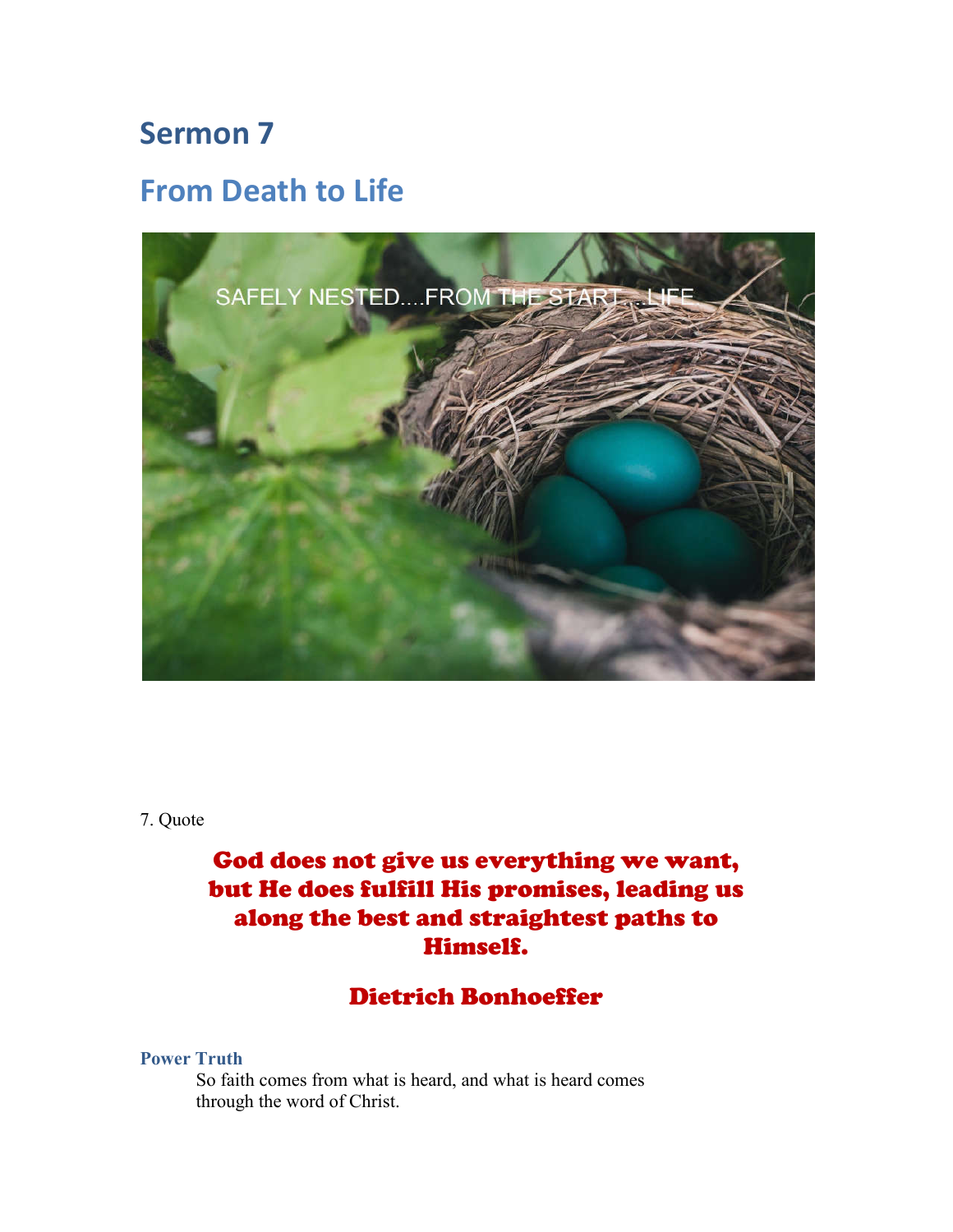#### **Trouble in Text**

Out of God's plans to salvage man from the tentacles of sin is an unfailing love. Mankind falls into sin-hood and the unfailing love of God uplifts us from the mess.<sup>35</sup> It's so even for the love between fellow humans. Love masks many of our iniquities. The Psalmist<sup>56</sup> asks a very humbled question, that if God were to count on every inequity we make, none would stand before God. John<sup>57</sup> spells out that, there's no greater love than that of Christ. He laid out his life for us to have the opportunities to have life everlasting.

#### **Trouble in World**

Christ never got weary of doing well. In his pursuit of salvation, Christ did not back down from the weight of the cross and that of our sins. Galatians<sup>58</sup> also encourages us to walk in that line for us to reap from the fruits of salvation. In special ways and authority, we are to regard highly those who bring us good news and lead us towards God. We are to imitate their ways to God. So, for the leaders too, our followers are keenly watching. Let's not falter as the followers will walk on the same path!

#### **Grace in Word**

The way to God has many obstacles. The path is the narrow one. Falls will be common. When we fall, let's not stay there lamenting in sin and dirt. On his way to Golgotha, Christ fell down three times. In each of the times, he never lost his focus. The ideal Christian is to rise up, and progress towards Christ. Its open for us to seek out for help from God, Christ and the Holy Spirit. Along with that too is a duty not to allow others to fall. Yes, some of us could be in positions that determine the next step for a Christian. That's whether they'll fall or remain with Christ.

God promised to hold us by the hand and never let us lose in courage.<sup>59</sup> Every Christian must be hopeful and courageous. The devil is not timid in his pursuits. For us too, we must not let down our guard but hold on as Christ did to his final exaltation. Our tools of war in this journey are prayer, praise fasting, and thanksgiving. These are rituals we must fulfill diligently. Christ as our role model was not weak in them. Amongst us are Christians who may not be true to the calling. Theirs is to thrive silently amongst us while causing the faithful to fall every way into sins. Their mission is to propagate not Christ's Kingdom, but that of Satan. For them, that acts in that sly way, their ways will be met with heavy gnashing of teeth. Christ will separate them from wheat like tares and accord to them the fruits of sin. 60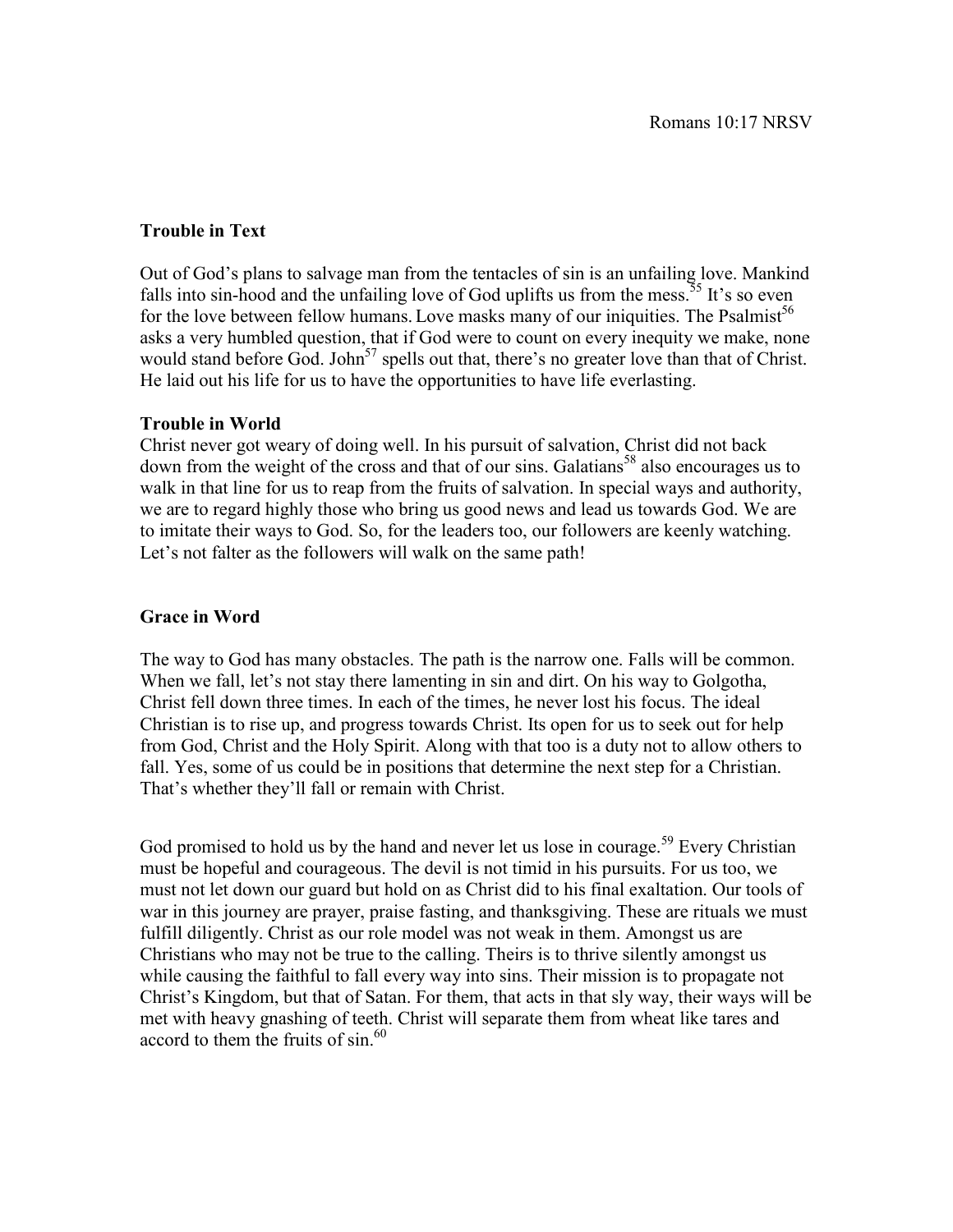#### **Grace in World**

Thanksgiving offers us a great way to remain committed to God. We can't thank God enough for all His gifts. At the circumcision of Christ, two doves were offered. Although Christ was born to poor earthly parents, that did not limit his mandate. In any case, it reinforced the urgency that God's kingdom is not predefined for any rich or poor personalities. We all have numerous avenues to offer adoration to Christ. Doing compassionate things is among them. If we are in short of material things, we have the time to offer. Take time to pray for others, to sing a hymn of joy and thanksgiving. Give thanks at all times. Give thanks for the joy of others through Christ.

In Matthew, <sup>61</sup> Christ commissions us at baptism to be witnesses among friends and enemies alike. The ultimate care we can offer is sharing to others the choice of changing and being heirs to the kingdom of God. The role of evangelization belongs to the church as it belongs to us individually. The early church was built by the auspices of the Holy Spirit and even today it's not over yet. Even as our lives get busier by the day, let's not abandon evangelization. At all costs, the best evangelization is the change in our habits. Others can learn a great deal from the causes of change in our lives, for the sake of Christ.

- 1. Is it true that it's the work of the church alone to spread the Gospel?
- 2. Why were turtle doves presented during the naming and circumcision of Jesus?
- 3. How true is it that some rogue Christians masquerade as faithful ones?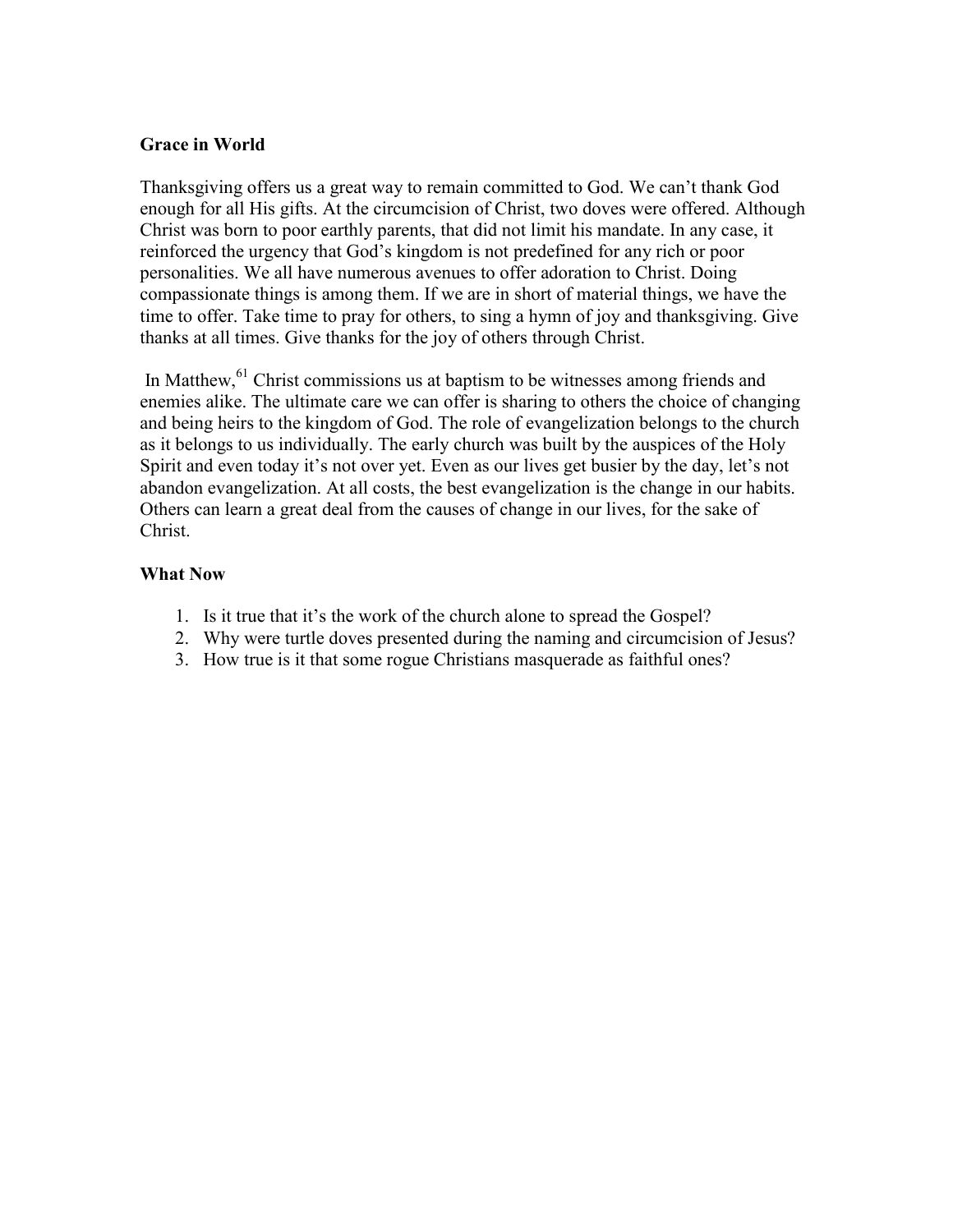## **The Linkage Through The Cross**



8. Quote

## Always, everywhere God is present, and always He seeks to discover Himself to each one.

## A.W. Tozer

#### **Power Truth**

Christ redeemed us from the curse of the law by becoming a curse for us—for it is written, "Cursed is everyone who hangs on a tree"—

Galatians 3:13 NRSV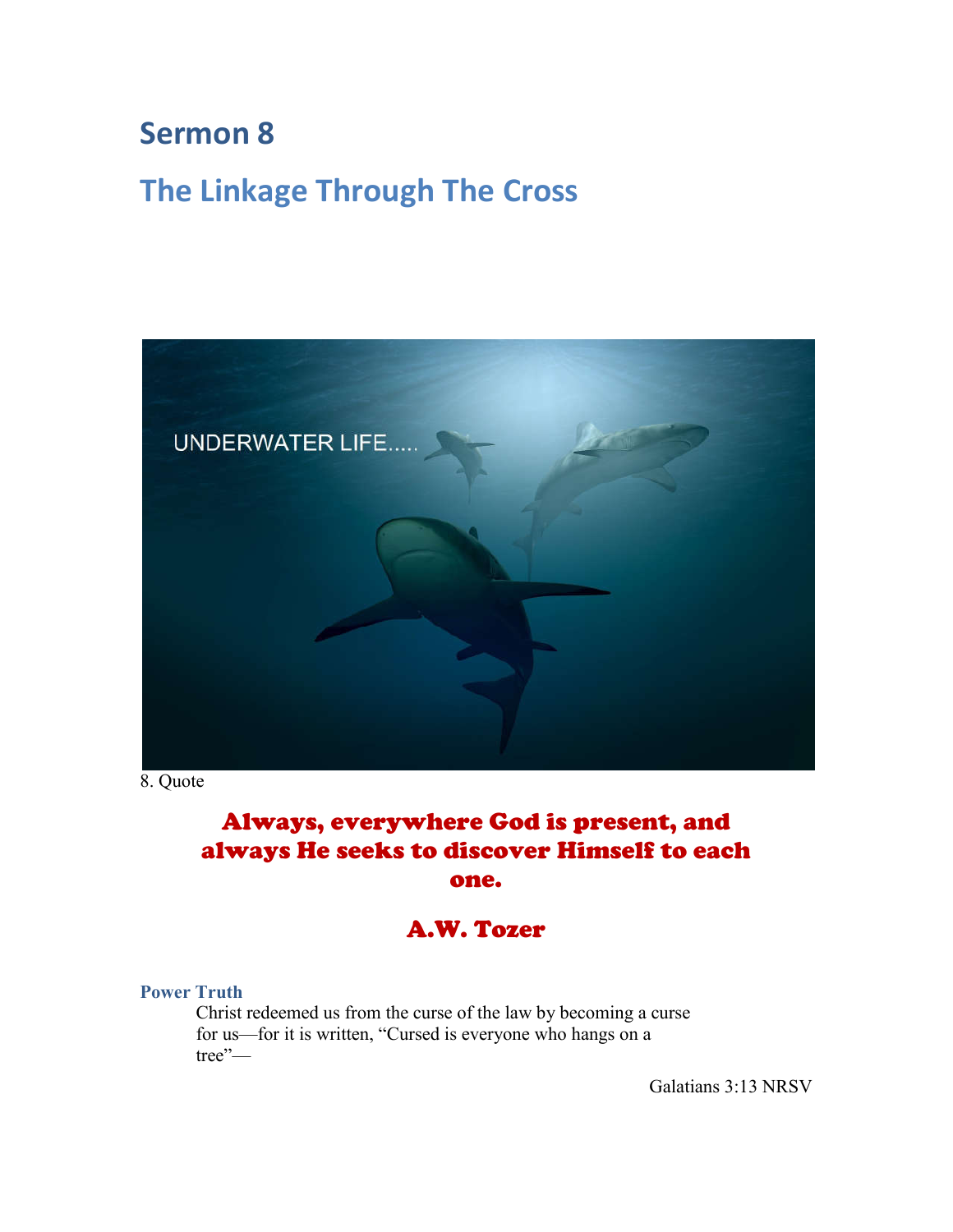#### **Trouble in Text**

In a figurative way, the journey from Adam to Christ is crossing the river of death to that of life. Moses did a wonderful job by leading the Israelites from Egypt towards Canaan. Due to the anger that possessed Moses, he dropped the tablets with the Ten Commandments broke them into pieces. For that, although God was pleased with the work of Moses, He never revoked his punishment to him. For that, Moses<sup>62</sup> never set foot on the Promised Land. But for a bit of relief for him, God allowed him to see it from a distance!

#### **Trouble in World**

The earth has away for perpetuating its agendas and doing away with the heavenly ones. These are very sly and we must be aware of. Being demeaned, accused falsely, and crucified alongside robbers faced Christ at his time. <sup>63</sup> The earth and its evil ways found a way to silence his earthly body. Unbeknown to the authorities, Christ belonged to the everlasting authority. In his resurrection, Christ did not come back to haunt His killers. His resurrection affirmed our salvation. In the Gospel of Mark,<sup>64</sup> the angels attested to his resurrection and being taken up into heaven; "Don't be alarmed," he said. "You are looking for Jesus the Nazarene, who was crucified. He has risen! He is not here. See the place where they laid him."65

#### **Grace in Word**

The death of Christ affirmed a clear way for us to serve others in a true sense of his Kingdom. When we serve others in his name, we plant seeds that even the power of death can overcome. Weeding out pride from our hearts is a must. We cannot be lying to ourselves<sup>66</sup> that we are righteous yet we commit sin even without our conscience. All our reasoning should be very open. None of us is to judge others. Although some of us have authority here on earth, our actions have to be for the glory of God in heaven.

Telling lies is not anywhere in our Kingdom; we are made of and belong to the truth.<sup>67</sup> Christ too did not tell any lie. Christ died, resurrected, and rose to heaven as he'd promised. As part of His promises, God allowed the salvation mission to be fulfilled at its. That true revelation laid a clear way for the consequent events in the times of the church. The words of God, written or delivered by angels and the Holy Spirit, shall come to be. In one 1 Kings, <sup>68</sup> a woman believed in the words of Prophet Elijah as a servant of the highest God. Doubting a prophet doubts God! Exodus<sup>69</sup> warns us against falsely testifying against our neighbors. They are the very image and likeness of God.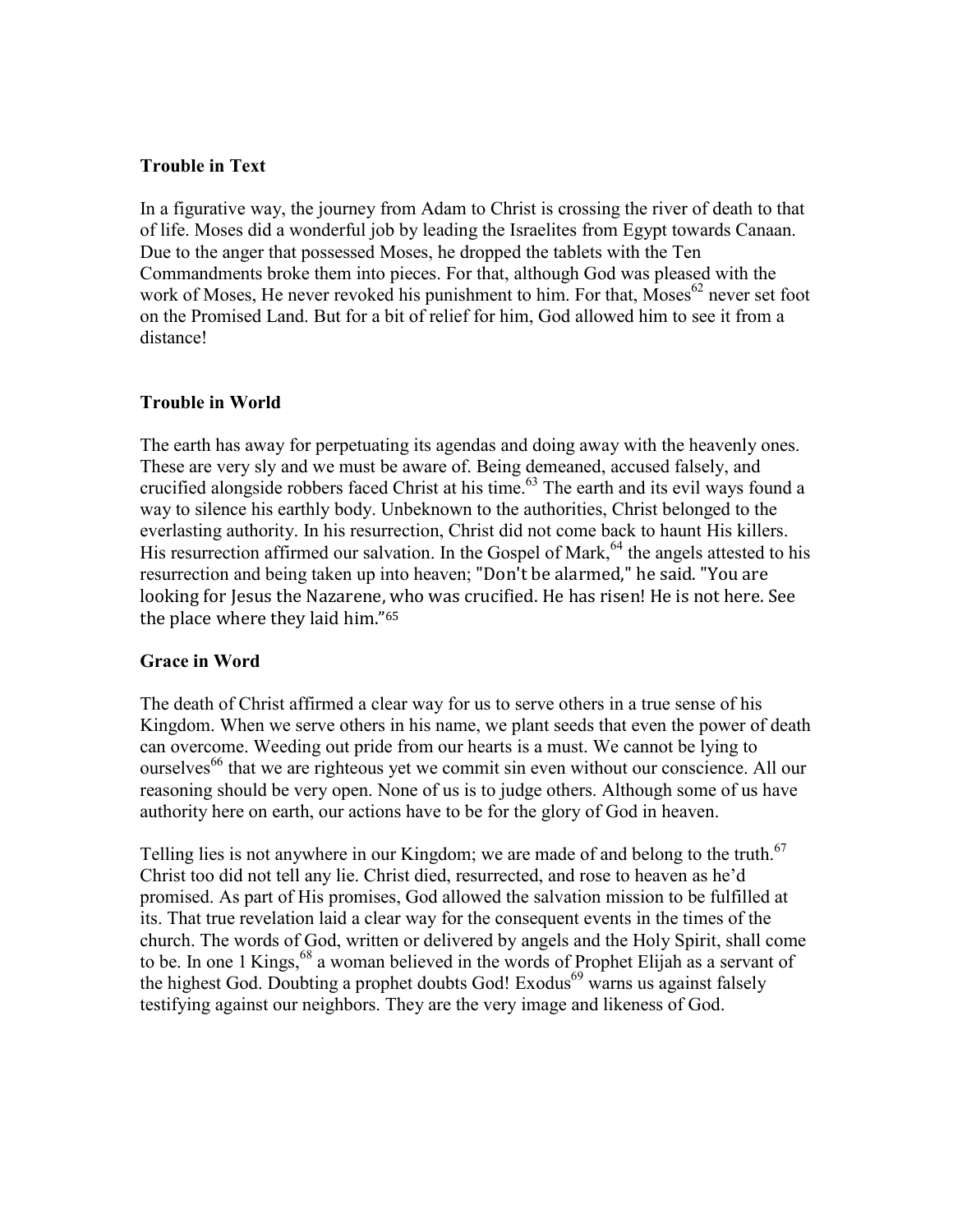#### **Grace in World**

God is perfect and orderly. In James,  $\frac{70}{10}$  He is the source of all perfect gifts for us. The new covenant perfected humankind's loss through Adam. That's through the condemnation of one man; all men fell short of the graces of God. Consequently, salvation came through Christ, the one o and only begotten Son of God. As God's times are perfect, so is our salvation. From God, there is time for darkness and time for the day. God perfected this right from creation. Grace and glory come from Him.<sup>71</sup> To them who are upright, He bestows honor and good things. Our salvation through baptism and confession lays a foundation for the Holy Spirit to take over from us. We become witnesses and worthy of His everlasting Kingdom. The tree of the cross is a bridge laid for us to cross to life, for the way of Christ is not for the unwilling ones. When we join Christ, it is not a way to earthly riches or glory. In special ways, it's a way for us to lay our treasures in heaven, where none can take them away from our possession.

The powers of prayer for thanksgiving and supplications are powerful prayers met by his graces. For all our needs and wishes, we put them to God in prayer. And out of His wisdom in Matthew,<sup>72</sup>God takes care of us as His children.

- 1. How was Paul a sinner transformed from sin to be a witness to Christ's love?
- 2. What are the rewards from God for an upright believer?
- 3. Moses never saw the Promised Land. Why?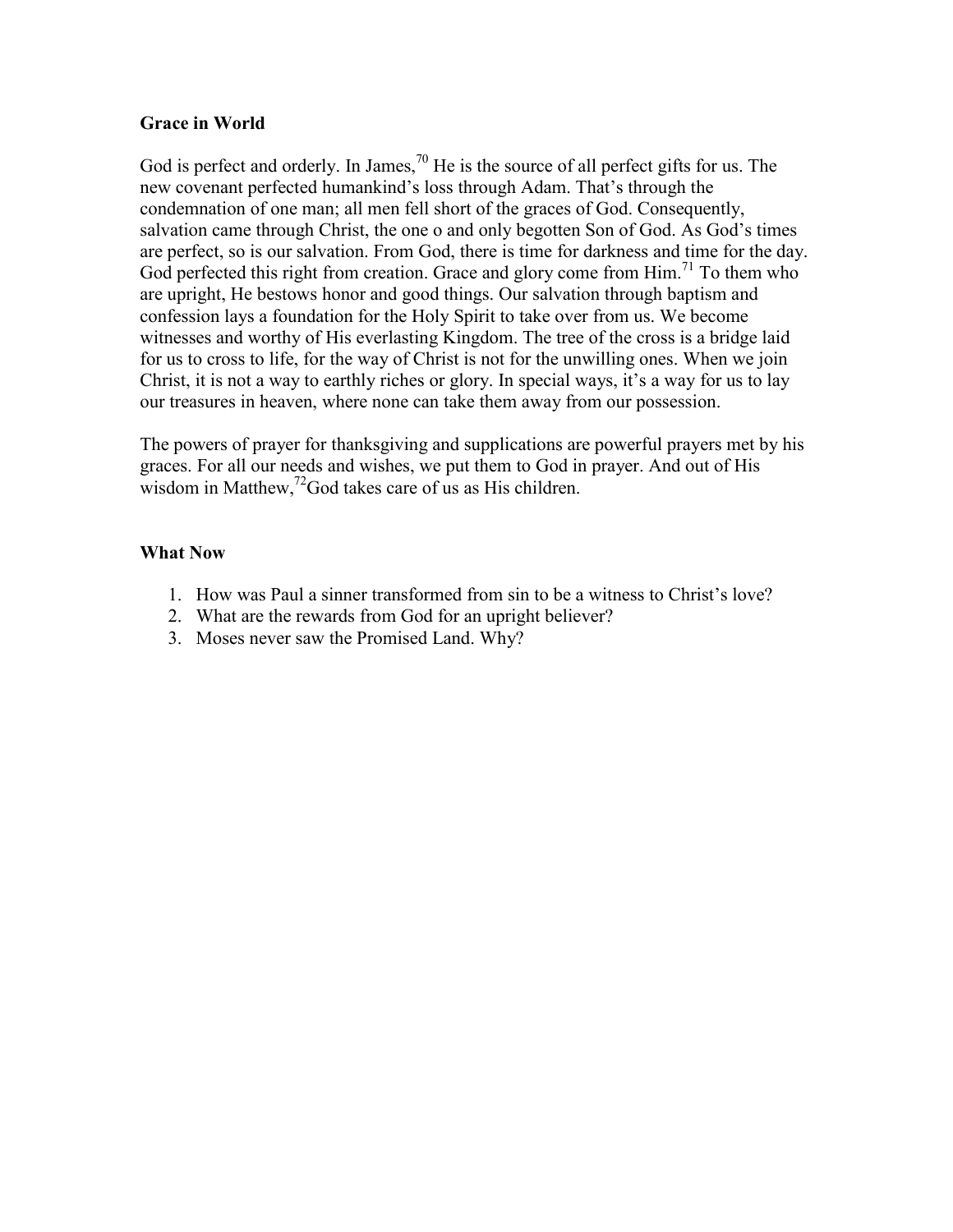## **Here's the True Path**



9. Quote

## Christ literally walked in our shoes.

### Tim Keller

**Power Truth**

Thus storing up for them the treasure of a good foundation for the future, so that they may take hold of the life that really is life.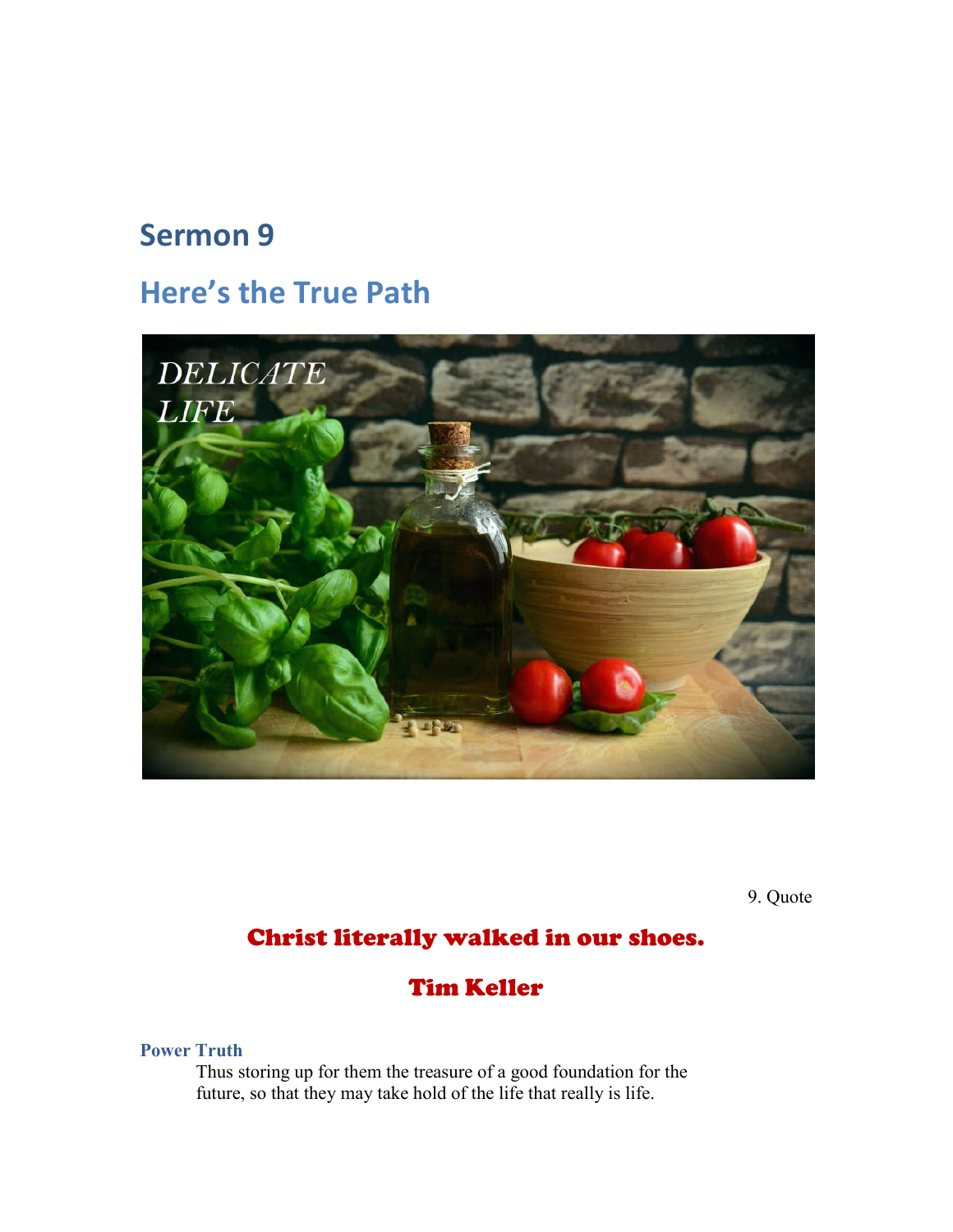#### **Trouble in Text**

The Old Testament prophesied the coming of the Messiah from David's lineage. That a new covenant sealed with human blood will be in place. In the Acts of the Apostles,<sup>73</sup> there is a reflection of the same. Accordingly, after fulfillment of the covenant, a new era dawned in the generations of human beings, those blessed with the life in Christ.<sup>74</sup> It is theirs to claim from the jaws of sin that has hit mankind across the ages. The secret to life in Christ is obedience, faith, and love for God as fellow human beings.

#### **Trouble in World**

All through the Old Testament, God made attempts to seal covenants with man. But due to weaknesses of men, the covenants were always broken. God never lost hope. That's the reason as to why the New Testament was fulfilled. It has a long history, right from the genealogy from King David. From the words of the Lords Prophet Jeremiah,  $75$  God made a declaration that He will seal a Covenant from the House of Judah. This too falls in God's calendar of events to fulfill His promises. According to John,<sup>76</sup> prophesies the second coming of Christ. The living and the dead will face judgment.

#### **Grace in Word**

The cornerstone rejected by masons refers to Christ. But the Lord has fulfilled this and it's a wonder in our eyes.<sup>77</sup> This truth is hidden to the knowing and revealed to the humble ones.<sup>78</sup> So in special ways, this call goes to the learned and the wise, to humble themselves in the place of the Lord and savior. The way to live in Christ is not in pride, but humility.

In the year of God's wonderful acts, the Spirit<sup>79</sup> shall be sent through an anointed one. He shall bring news of redemption to all. There shall be hope for the poor, liberation of captives, and comfort to the mourners. All His promises shall come to be. Daniel<sup>80</sup> foresees the coming of the lords with restoration and a new covenant to be in place. That covenant is the suffering, death, and resurrection of Christ. All this, Christ underwent out of love. Love binds us into everything with God. Love complements our deliverance from sin.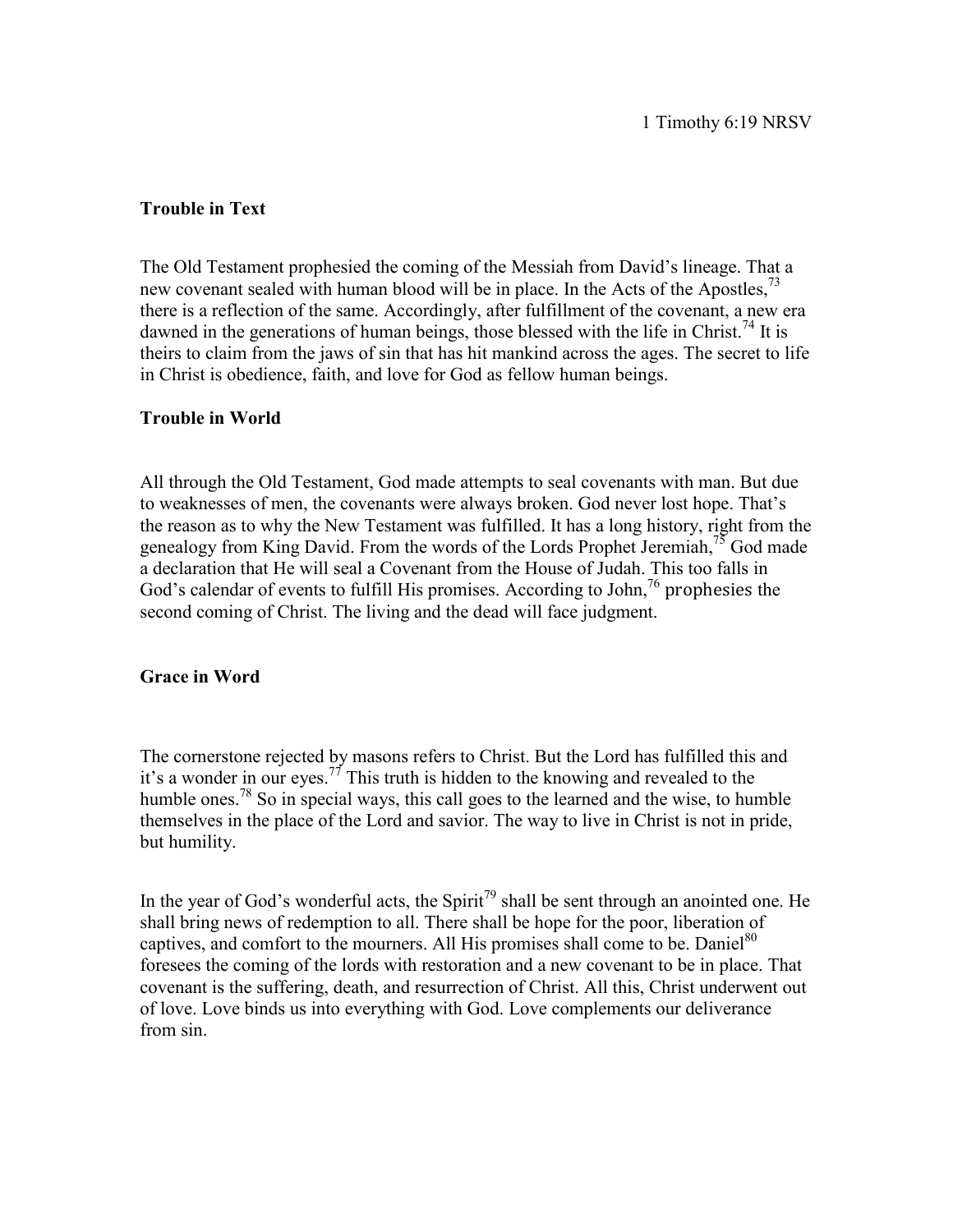The disciples and apostles had difficulties in discerning these mysteries, just as we do. God is the truce. The mysteries to the way of life in Jesus can be better understood with the indulgence of the Holy Spirit, the wonderful counselor from the beginning.

#### **Grace in World**

Isaiah foretold the coming of the Messiah from the old times. He refers to him as the suffering Servant of God. Isaiah tells of the exact happenings that will befall the Messiah in his earthly mission. <sup>81</sup> The servant shall act wisely. Jesus acted out very wisely. In coincidence to that, the Gospel in Luke concludes: "Today this scripture is fulfilled in your hearing."<sup>82</sup> Those were the words of the Messiah as a confirmation to the fulfillment of the prophecy.

Regarding his wisdom, the Messiah acted as so. Matthew's Gospel<sup>83</sup> captures part of this wisdom in the parable of the ten bridesmaids. And this parable, in very unique ways, reminds as to be ever ready for the life in Christ through his second coming. The five bridesmaids were not ready. So, when the bridegroom came, they were out searching for oil for their lamps. At the hour of unpreparedness, the bridegroom came in and locked all doors. How prepared are we for the second coming of Christ?

The confirmations of life through Christ were also revealed to others. Amongst them was Simeon.<sup>84</sup> The Spirit of God was over with revelation, that He shall never see death without seeing the Messiah. Simeon gave thanks and in very strong words. He rested in peace for he had seen Jesus.

- 1. Who told Simeon about the Messiah?
- 2. Why were the five bridesmaids not ready for the bridegroom?
- 3. According to the parable of the ten virgins, how many of them were locked out when the bridegroom got in?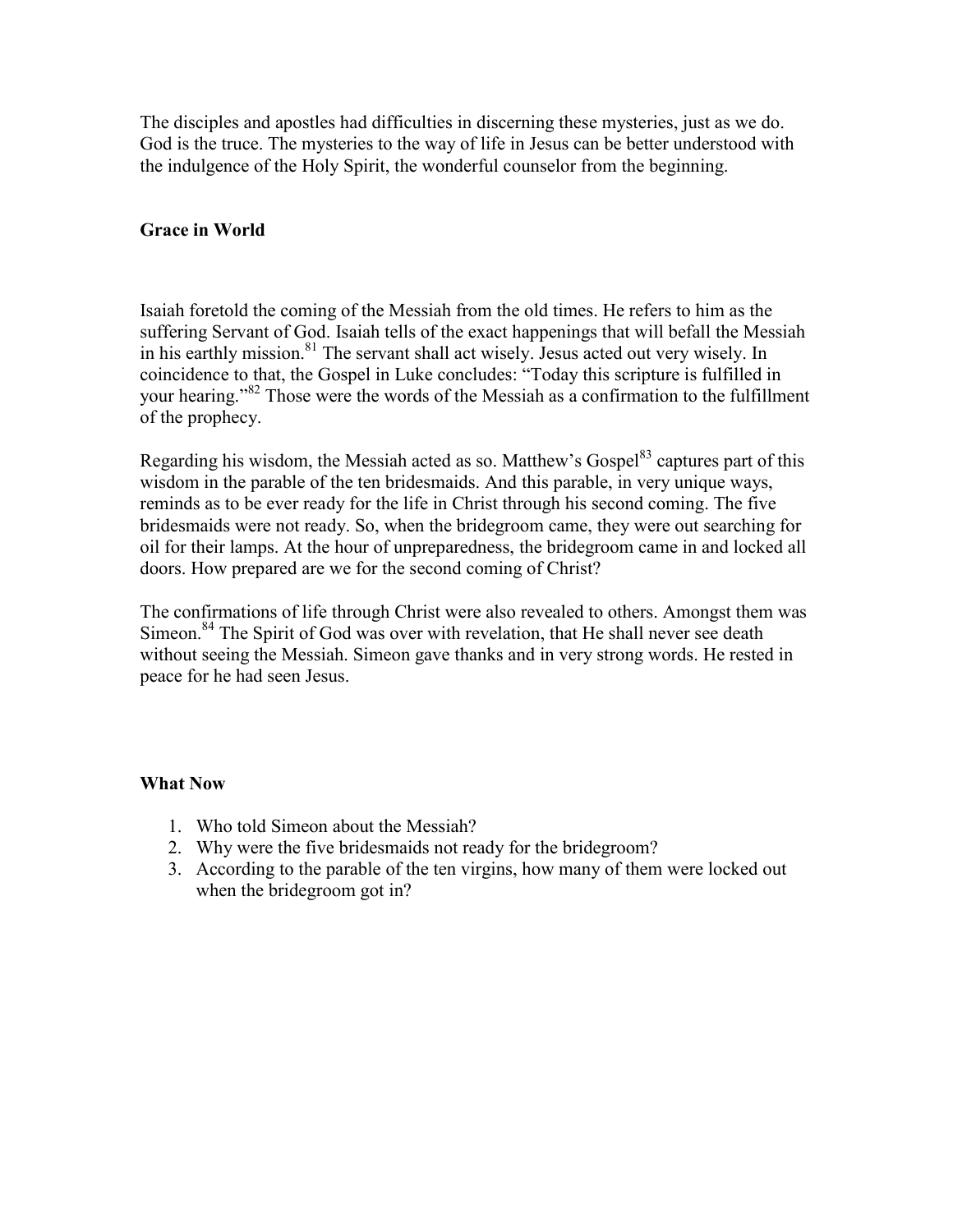Genesis 1:3-4 James 1:14 Genesis 3:14 Genesis 3: 16 Genesis 3:17-19 Romans 6:23 Romans 8:38-39 John 3:16-18 John 12:25 Ephesians 4:32 Jeremiah 29:11 Matthew 8:31 Matthew 28:18-20 2 Corinthians 5:20 John 2:1-12 Acts 3:19-21 Philippians 2:12 Proverbs 8:35 Matthew 6:33 Psalms 16:11 Galatians 2:20 John 1:12 Genesis 1:26 Isaiah 57:20-21 Job 15:20-35 Hebrews18:26 Psalms 23:6 1 John 3:4 Job 23:11 John 14:6 Matthew 24:35 Proverbs 3:5 1 John 5:14 Philippians 1:21 Proverbs 25:21 John201:31 John 10:9-10 Proverbs 15:33 Ecclesiastes 12:13-14 Genesis 19:1 Psalms 78:32 Mathew 27:54 Acts 14:2 Genesis 3:24 John 20:21 Matthew 14:22-33 John 11:38-44 Ezekiel 37:1-14 Exodus 3:14 Genesis 9:11-17 Luke 8:44